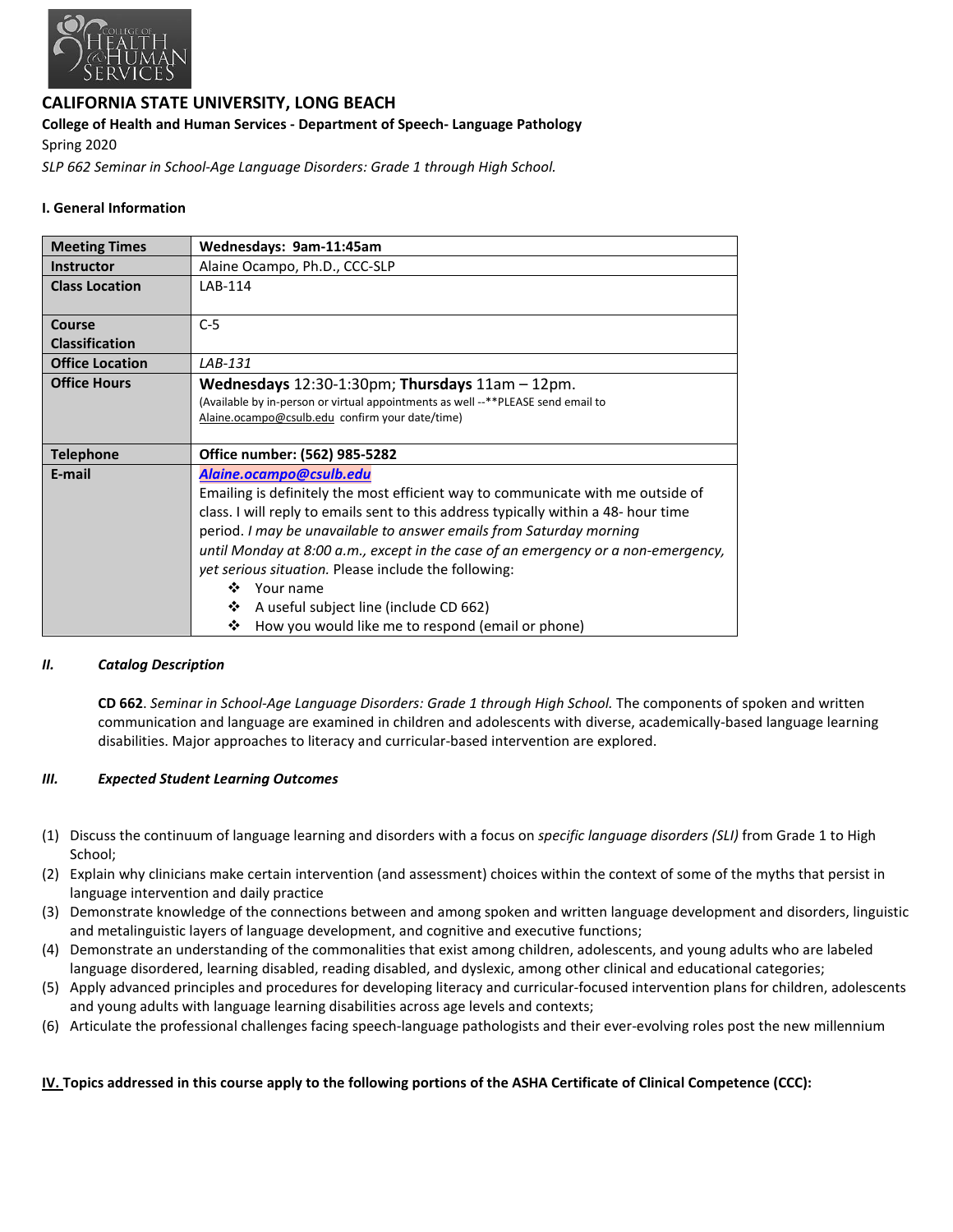#### Knowledge Outcomes:

- 1. Standard IV-C: The applicant must have demonstrated knowledge of communication and swallowing disorders and differences, including the appropriate etiologies, characteristics, anatomical/physiological, acoustic, psychological, developmental, and linguistic and cultural correlates in receptive and expressive language (phonology, morphology, syntax, semantics, pragmatics, pre-linguistic communication and paralinguistic communication) in speaking, listening, reading, writing.
- *2.* Standard IV-F: The applicant must have demonstrated knowledge of processes used in research and of the integration of research principles into evidence-based clinical practice.

Implementation: The applicant must have demonstrated knowledge of the principles of basic and applied research and research design. In addition, the applicant must have demonstrated knowledge of how to access sources of research information and have demonstrated the ability to relate research to clinical practice.

*3.* Standard IV-G: The candidate must have demonstrated knowledge of contemporary professional issues.

Implementation: The applicant must have demonstrated knowledge of professional issues that affect speech-language pathology. Issues typically include trends in professional practice and ASHA practice policies and guidelines.

#### Skills Outcomes:

- 1. Standard V-A: The applicant must have demonstrated skills in oral and written or other forms of communication sufficient for entry into professional practice.
	- a. The applicant must have demonstrated communication skills sufficient to achieve effective clinical and professional interaction with clients/patients and relevant others. For oral communication, the applicant must have demonstrated speech and language skills in English, which, at a minimum, are consistent with ASHA's current position statement on students and professionals who speak English with accents and nonstandard dialects. In addition, the applicant must have demonstrated the ability to write and comprehend technical reports, diagnostic and treatment reports, treatment plans, and professional correspondence in English.
- *2.* Standard V-B: The applicant must have completed a program of study that included experiences sufficient in breadth and depth to achieve the following skills outcomes:
	- *a.* Evaluation
		- *i.* Conduct screening and prevention procedures (including prevention activities).
		- ii. Collect case history information and integrate information from clients/patients, family, caregivers, teachers, and relevant others, including other professionals.
		- iii. Select and administer appropriate evaluation procedures, such as behavioral observations, nonstandardized and standardized tests, and instrumental procedures.
		- iv. Adapt evaluation procedures to meet client/patient needs.
		- v. Interpret, integrate, and synthesize all information to develop diagnoses and make appropriate recommendations for intervention.
		- vi. Complete administrative and reporting functions necessary to support evaluation.
		- vii. Refer clients/patients for appropriate services.
		- viii. Intervention
		- ix. Develop setting-appropriate intervention plans with measurable and achievable goals that meet clients'/patients' needs. Collaborate with clients/patients and relevant others in the planning process.
		- x. Implement intervention plans (involve clients/patients and relevant others in the intervention process).
		- xi. Select or develop and use appropriate materials and instrumentation for prevention and intervention.
		- xii. Measure and evaluate clients'/patients' performance and progress.
		- xiii. Modify intervention plans, strategies, materials, or instrumentation as appropriate to meet the needs of clients/patients.
		- xiv. Complete administrative and reporting functions necessary to support intervention.
		- xv. Identify and refer clients/patients for services as appropriate.
		- xvi. Interaction and Personal Qualities
		- xvii. Communicate effectively, recognizing the needs, values, preferred mode of communication, and cultural/linguistic background of the client/patient, family, caregivers, and relevant others.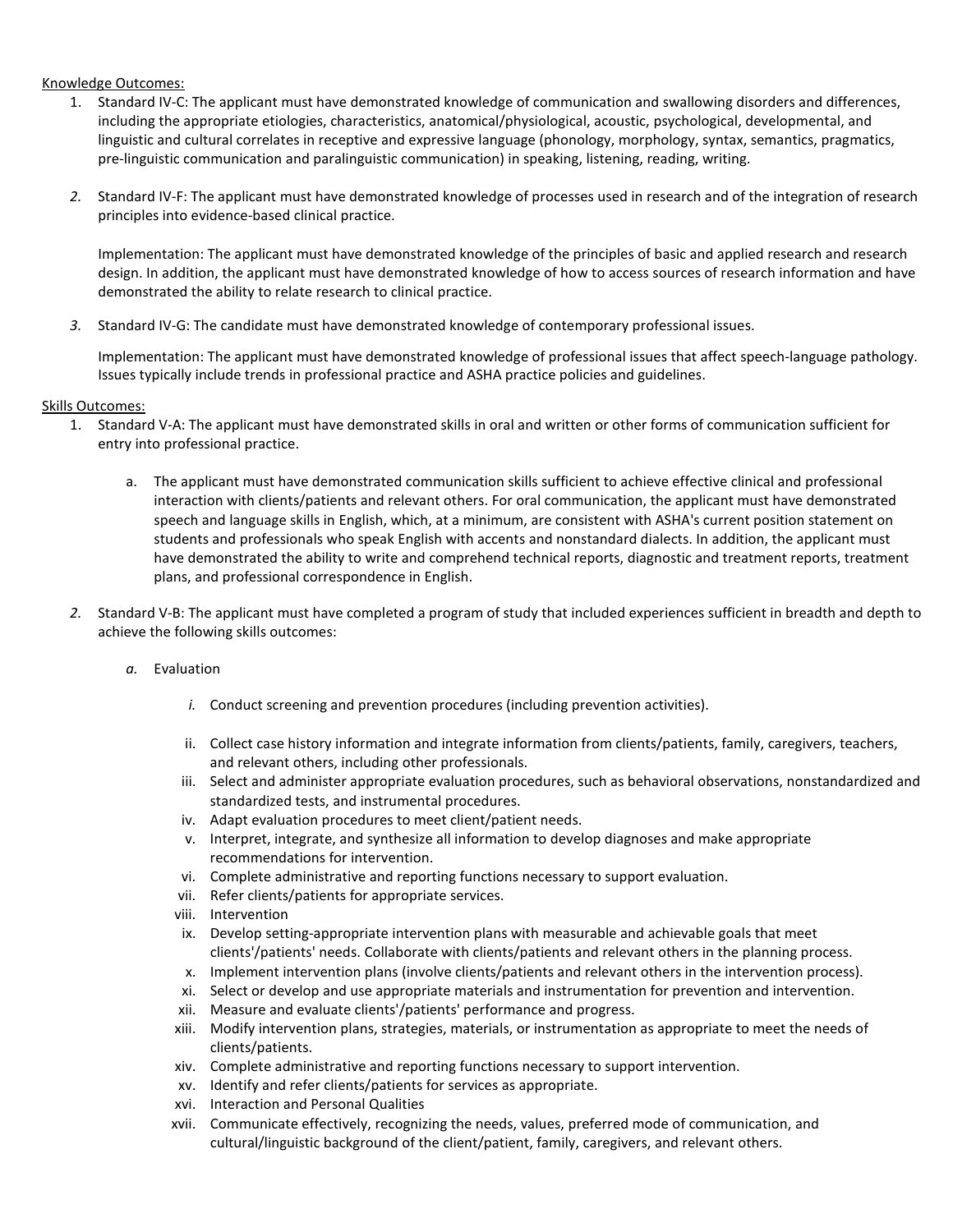- xviii. Collaborate with other professionals in case management.
- xix. Provide counseling regarding communication and swallowing disorders to clients/patients, family, caregivers, and relevant others.
- xx. Adhere to the ASHA Code of Ethics and behave professionally.
- b. These experiences should allow students to:
	- i. Interpret, integrate, and synthesize core concepts and knowledge;
	- ii. Demonstrate appropriate professional and clinical skills; and
	- iii. Incorporate critical thinking and decision-making skills while engaged in identification, evaluation, diagnosis, planning, implementation, and/or intervention.

Also addressed are the following standards for the Speech-Language Pathology Services in the schools according to the CTC credentialing standards:

- 1. SLP Standard 2: Child Development and Speech, Language, and Hearing Acquisition:
	- Each candidate demonstrates knowledge of developmental milestones pertaining to typical and atypical human development and behavior, birth through twenty-two. Candidates exhibit understanding of the gender, linguistic, psycholinguistic, and cultural variables related to the normal development of speech, hearing, and language, including comprehension of first and second language and dialect acquisition. Additionally, each candidate demonstrates comprehension of cultural, socioeconomic, linguistic and dialectical differences and their role in assessment and instruction. Candidates also exhibit understanding of speech/language development across the range of disabilities. Each candidate demonstrates knowledge of the development of literacy, including phonological awareness, and an understanding of the relationship of speech and language skills to literacy, language arts, and access to the core curriculum.
	- 2. SLP Standard 3: Speech, Language, Hearing, and Swallowing Disorders:

Each candidate demonstrates understanding of speech, language, hearing, and swallowing disorders, including but not limited to disorders of language, articulation/phonology, fluency, voice, hearing, and swallowing. Candidates exhibit comprehension of speech, language, and hearing disorders associated with special populations, including but not limited to individuals on the autistic spectrum and/or with cerebral palsy, cleft palate, hearing impairment, developmental disabilities, learning disabilities, and traumatic brain injury.

3. SLP Standard 4: Assessment of Speech and Language Disorders:

Each candidate demonstrates competency in the collection of relevant information regarding individuals' past and present status and family and health history. Candidates exhibit proficiency in screening and evaluation, including procedures, techniques, and instrumentation used to assess the speech and language status of children, and the implications of speech/language disorders in an educational setting. Each candidate exhibits expertise in the administration of least biased testing techniques and methodologies for assessing the speech and language skills of culturally and linguistically diverse populations (i.e., speakers of second languages and dialects), including a language sample. Candidates demonstrate proficiency in the effective use of PSC 2I-17 September-October 2010 interpreters/translators in the assessment of English language learners. Each candidate demonstrates accurate interpretation of test results and makes appropriate referrals for further evaluation or treatment. Candidates demonstrate proficiency in the assessment for and selection of appropriate augmentative and alternative communication systems. Each candidate exhibits knowledge of hearing screening procedures.

4. SLP Standard 5: Management of Speech and Language Disorders:

Each candidate exhibits comprehension of methods of preventing communication disorders including, but not limited to, family/caregiver and teacher in-service, consultation, and collaboration. Candidates demonstrate knowledge of intervention strategies for a variety of speech, language, hearing, and swallowing disorders. Candidates use a variety of service delivery models, which may include but are not limited to: pull-out, push-in, group, classroom consultation and/or collaboration, and co-teaching. Each candidate uses appropriate intervention strategies for individuals from

culturally/linguistically/socioeconomically diverse populations including the use of interpreters/translators and the facilitation of second language/dialect acquisition. Candidates use effective behavioral intervention strategies and effectively monitor the progress of students. Each candidate demonstrates proficiency in the training of students and families/caregivers, teachers and/or other professionals in the use of augmentative and alternative communication systems. Candidates exhibit knowledge of rehabilitative procedures with individuals who have hearing impairments, including the use of assistive listening devices.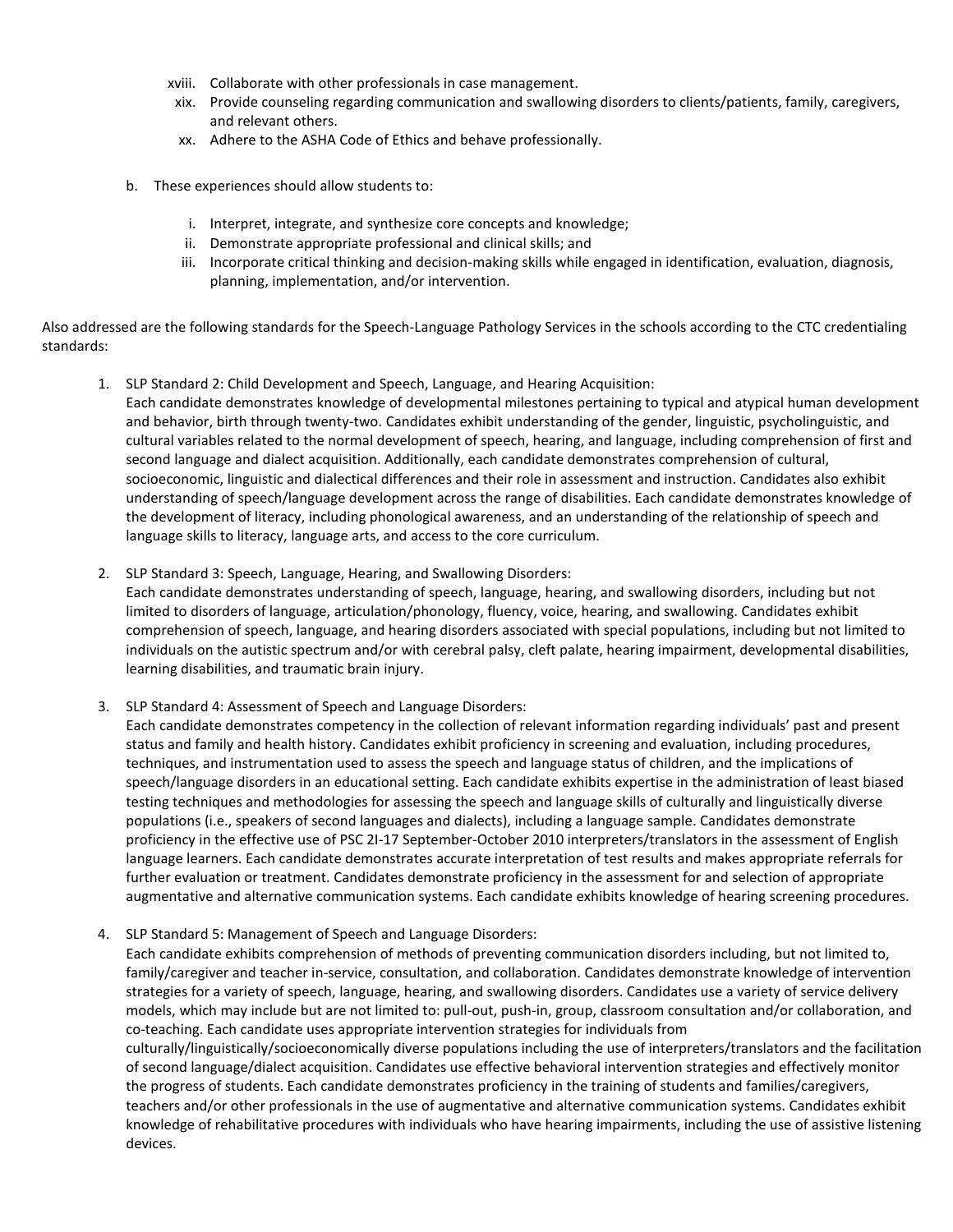## 5. SLP Standard 7: Consultation and Collaboration:

Each candidate engages in consultation and/or collaboration with teachers and other relevant personnel. Candidates consult with teachers, other personnel, and families during the prevention, assessment, and IEP process. Candidates also demonstrate relevant methods of consultation and collaboration in intervention, which may include but is not limited to the development of program modifications to support students' learning in the classroom, including academic content in pull-out intervention, instruction of small groups in the classroom, and teaching classroom lessons.

## **Speech-Language Pathology Competencies and Standards**

American Speech-Language-Hearing Association (ASHA) CAA competencies, CFCC standards and California *Commission on Teacher Credentialing (*CCTC) Standards addressed in SLP 662

| <b>SLO</b>       | <b>ASHA CAA</b><br><b>Competencies</b>         | <b>ASHA CFCC</b><br><b>Standards</b>                             | <b>CCTC</b><br><b>Standards</b>                 | <b>Learning Activities</b>                                                                                                                                   | <b>Evaluation Method</b>                                  |
|------------------|------------------------------------------------|------------------------------------------------------------------|-------------------------------------------------|--------------------------------------------------------------------------------------------------------------------------------------------------------------|-----------------------------------------------------------|
| SLO <sub>1</sub> | 3.1.1B<br>3.1.2B<br>3.1.3B                     | Standard IV-B<br>Standard IV-C                                   | SLP Standard 1,2                                | Application (oral and /or<br>written activities; Case<br>Study; Annotated<br>Bibliography; Final                                                             | Mid-Term, Final<br>Project, and<br><b>Grading Rubrics</b> |
| SLO <sub>2</sub> | 3.1.2B<br>3.1.6B                               | Standard IV-B                                                    | SLP Standard 1,2                                | Project; class discussions<br>Application (oral and /or<br>written activities; Case<br>Study; Annotated<br>Bibliography; Final<br>Project; class discussions | Mid-Term, Final<br>Project, and<br><b>Grading Rubrics</b> |
| SLO <sub>3</sub> | 3.1.2B<br>3.1.3B                               | Standard IV-B<br>Standard IV-C                                   | SLP Standard 2, 3                               | Application (oral and /or<br>written activities; Case<br>Study; Annotated<br>Bibliography; Final<br>Project; class discussions                               | Mid-Term, Final<br>Project, and<br><b>Grading Rubrics</b> |
| SLO <sub>4</sub> | 3.1.4B                                         | Standard IV-D                                                    | <b>General Standard 2,5</b><br>SLP Standard 4   | Application (oral and /or<br>written activities; Case<br>Study; Annotated<br>Bibliography; Final<br>Project; class discussions                               | Mid-Term, Final<br>Project, and<br><b>Grading Rubrics</b> |
| SLO <sub>5</sub> | 3.1.1B<br>3.1.3B<br>3.1.4B<br>3.1.5B<br>3.1.6B | Standard IV-C<br>Standard IV-D<br>Standard IV-E<br>Standard IV-F | <b>General Standard 2,5</b><br>SLP Standard 4,5 | Application (oral and /or<br>written activities; Case<br>Study; Annotated<br>Bibliography; Final<br>Project; class discussions                               | Mid-Term, Final<br>Project, and<br><b>Grading Rubrics</b> |
| SLO <sub>6</sub> | 3.1.5B                                         | Standard IV-D                                                    | SLP Standard 5                                  | Case reports;<br>Midterm<br>Assignments; class<br>discussions                                                                                                | Mid-Term, Final<br>Project, and<br><b>Grading Rubrics</b> |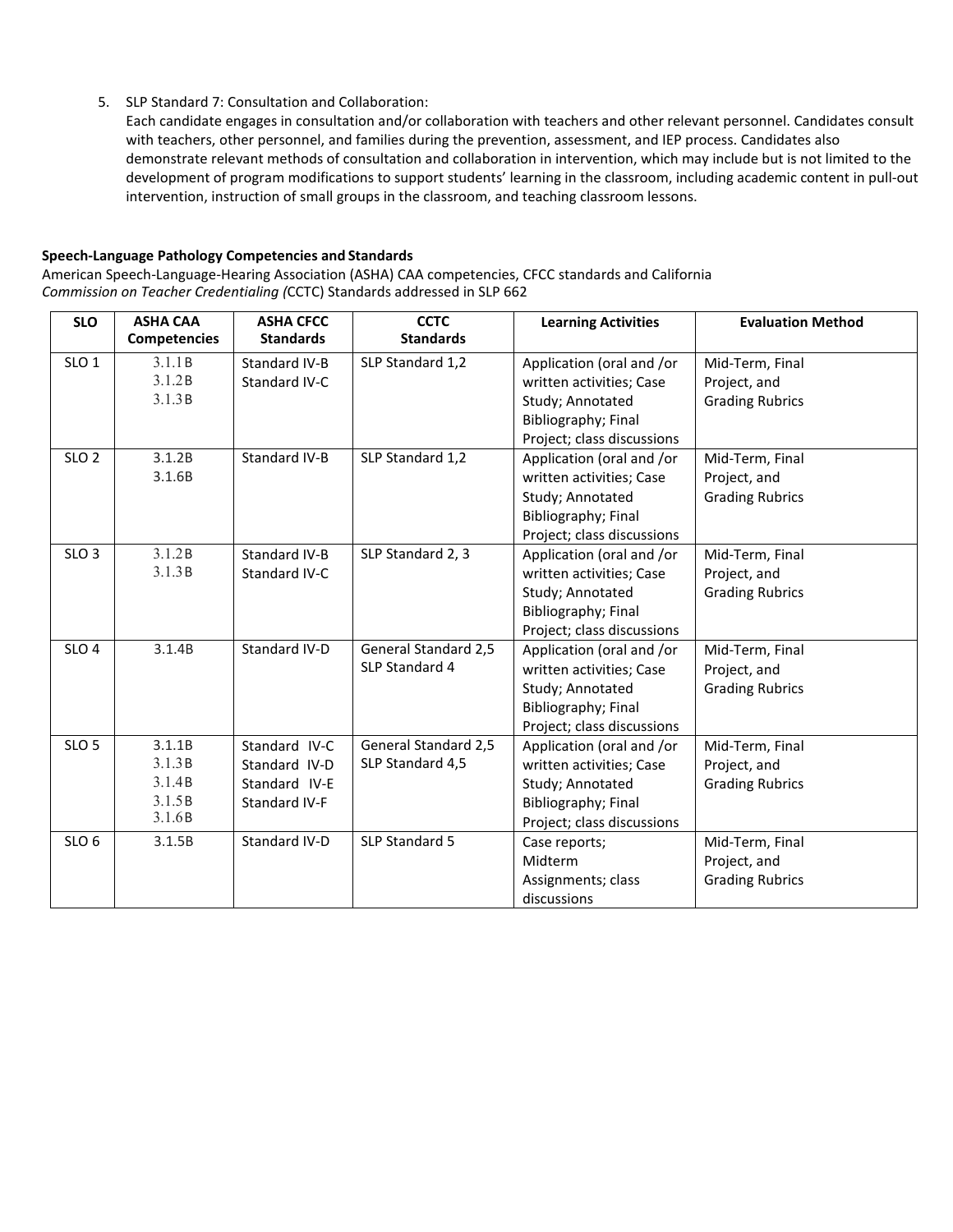#### Links:

For detailed information, please visit

- ASHA 2020 Standards for the Certificate of Clinical Competence in Speech-Language Pathology:
	- <https://www.asha.org/Certification/2020-SLP-Certification-Standards/>
- CAA 2017 Standards for Accreditation: [https://caa.asha.org/wp](https://caa.asha.org/wp-content/uploads/Accreditation-Standards-Documentation-Guidance.pdf)[content/uploads/Accreditation-Standards-Documentation-Guidance.pdf](https://caa.asha.org/wp-content/uploads/Accreditation-Standards-Documentation-Guidance.pdf)
- CCTC SLP standards[: http://www.sjsu.edu/gup/docs/assess\\_report/CCTC-](http://www.sjsu.edu/gup/docs/assess_report/CCTC-ASHACrosswalk.pdf)[ASHACrosswalk.pdf](http://www.sjsu.edu/gup/docs/assess_report/CCTC-ASHACrosswalk.pdf)

## *V. Required Textbooks:*

- 1) Ukraintetz, T. A. (2015). School-Age Language Intervention: Evidence-Based Practices. Austin, TX: Pro Ed Inc.
- $\triangleright$  See list of scholarly journal articles on Beachboard or Library Reserve for additional required reading.

**Note: It is expected that students will read the required readings PRIOR to class**. This will provide a foundation of knowledge, which will allow students to better understand the lecture and ask relevant questions. Additional required readings will be posted on Beachboard.

## *Recommended:*

Stone, C. A., Silliman, E. R., Ehren, B. J., & Wallach, G. P. (2016). Handbook of Language and Literacy: Development and Disorders (2<sup>nd</sup> Ed.). New York, NY: Guilford Press.

American Psychological Association. (2010). *Publication Manual of the American Psychological Association,* 6th ed. Washington, DC: American Psychological Association.

Strunk, W. & White, E.B. (1999). *Elements of Style* (4<sup>th</sup> Edition). Pearson Education.

### *Additional Recommended Reading/Books:*

Wallach, G. P. (2008). Language intervention for school-age students: Setting goals for academic success. St Louis, MO: Mosby/Elsevier.

Catts, H. W. & Kamhi, A. G. (2012) (Eds.). Language and reading disabilities. 3rd edition. Boston, MA: Allyn & Bacon.

DeKemel, K. (2003). Intervention in language arts: A practical guide for speech-language pathologists. St Louis, MO: Mosby/Elsevier.

### *VI. Required Materials:*

Students are expected to bring:

- 1. A dry erase marker to participate in lectures
- 2. One blue book to respond to in-class writing assignments

### *VII. Important Links:*

Roles and Responsibilities of Speech-Language Pathologists With Respect to Reading and Writing in Children and Adolescents:<https://www.asha.org/policy/PS2001-00104/>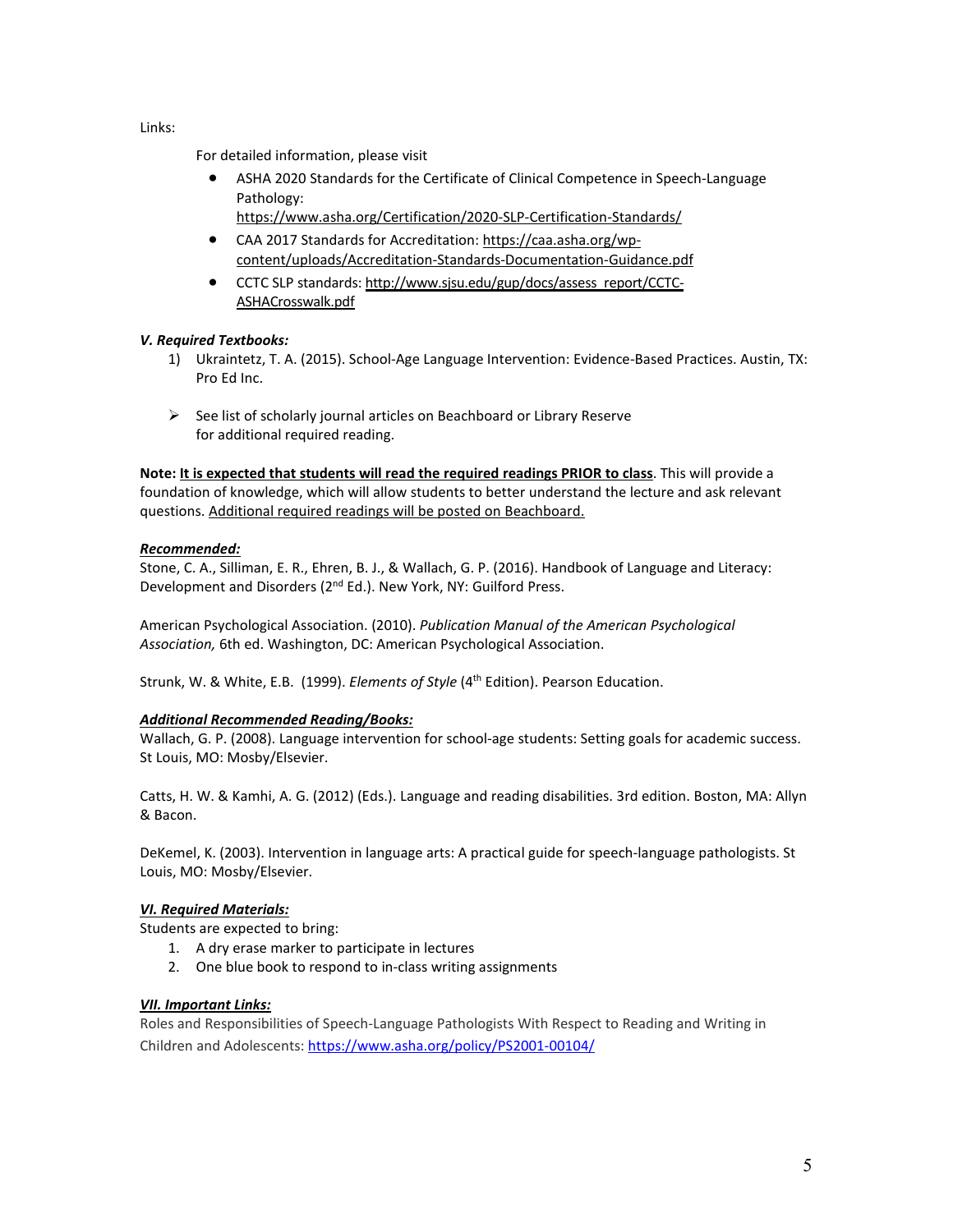Practice Portal: Spoken Language Disorders:

[http://www.asha.org/PRPSpecificTopic.aspx?folderid=8589935327&section=Treatment](http://www.asha.org/PRPSpecificTopic.aspx?folderid=8589935327§ion=Treatment)

Evidence Maps: Spoken Language Disorders:

[http://www.asha.org/EvidenceMapLanding.aspx?id=8589936594&recentarticles=false&year=undefined&](http://www.asha.org/EvidenceMapLanding.aspx?id=8589936594&recentarticles=false&year=undefined&tab=allTab&filters=/8589935906/8589936594/8589936595/8589936599/) [tab=allTab&filters=/8589935906/8589936594/8589936595/8589936599/](http://www.asha.org/EvidenceMapLanding.aspx?id=8589936594&recentarticles=false&year=undefined&tab=allTab&filters=/8589935906/8589936594/8589936595/8589936599/)

### **VIII. Readings and Participation**

Attendance and participation are expected for all class sessions. To fully benefit in class session and / or topic of discussion, students **ARE EXPECTED** to have read the material indicated on the spring 2020 outline/schedule below **prior** to each class

| *Course Outline for spring 2020 (*topics/due dates may vary based on discretion of instructor) |  |
|------------------------------------------------------------------------------------------------|--|
|------------------------------------------------------------------------------------------------|--|

| <b>Date</b><br>Wednesdays | Topic(s)                                                                                                                                                                                                                                                                                                         | <b>Required Readings and/or Assignment Due</b><br>(Articles via BeachBoard unless otherwise specified)                                                                                                                                                                                                                                                                                                                                                                                                                                                                                                                                                             |  |
|---------------------------|------------------------------------------------------------------------------------------------------------------------------------------------------------------------------------------------------------------------------------------------------------------------------------------------------------------|--------------------------------------------------------------------------------------------------------------------------------------------------------------------------------------------------------------------------------------------------------------------------------------------------------------------------------------------------------------------------------------------------------------------------------------------------------------------------------------------------------------------------------------------------------------------------------------------------------------------------------------------------------------------|--|
| 1/22/2020<br>Week 1       | -Introduction & Review of Course<br><b>Syllabus</b><br>Underlying language principles:<br>Theories of language acquisition'<br>Review of course content and<br>assignments;<br>Define an annotated bibliography<br>and explain its use in the class;<br>Define language                                          | Article/s:<br>1.<br>Lahey, M. (1990). Who shall be called language<br>a.<br>disordered? Some reflections and one<br>perspective. Journal of Speech & Hearing<br>Language Disorders, 55, 612-620.<br>Kamhi, A.G. (2004). A meme's eye view of<br>b.<br>speech-language pathology. LSHSS, 35, 105-111                                                                                                                                                                                                                                                                                                                                                                |  |
| 1/29/2020<br>Week 2       | Innovative language intervention at<br>school-age levels: What it takes to<br>get there<br>Discuss paradigms of<br>a)<br>language intervention (level<br>of focus; skill and task<br>structure)<br>Underlying language<br>b)<br>principal: Inter-related<br>development of language<br>across linguistic domains | Ukrainetz (2015) textbook:<br>Chapter 2: The Foundations of Language Intervention: Theory<br>and Research (p. 41-57)<br>Article/s for Class Discussion: (highlight means it is also a<br>requirement for Annotated Bibliography assignment)<br>Article #1: Kahmi, A. G. (2014). Improving clinical practices for<br>children with language and learning disorders. Language,<br>Speech, and Hearing Services in the Schools, 45, 92-103.<br>Article #2: Gillam, S. L., & Gillam, R. B. (2014). Improving<br><b>Clinical Services: Be Aware of Fuzzy Connections Between</b><br>Principles and Strategies. Language, Speech, and Hearing in<br>Schools, 45, 137-144 |  |
| 2/5/2020<br>Week 3        | Underlying language principal: The<br>relationship of vocabulary to other<br>language-based skills; Assessment<br>and Treatment -<br>Approaches to building vocabulary<br>and how to identify appropriate<br>targets                                                                                             | Ukrainetz textbook:<br>Chapter 3: Contextualized Skill Intervention Framework: The<br>Whole and the Parts<br>Chapter 7: Promoting Diverse and Deep Vocabulary<br>Development.<br>Article #3: Catts & Hogan (2003). Language Basis of Reading<br>Disabilities and Implications for Early Identification and                                                                                                                                                                                                                                                                                                                                                         |  |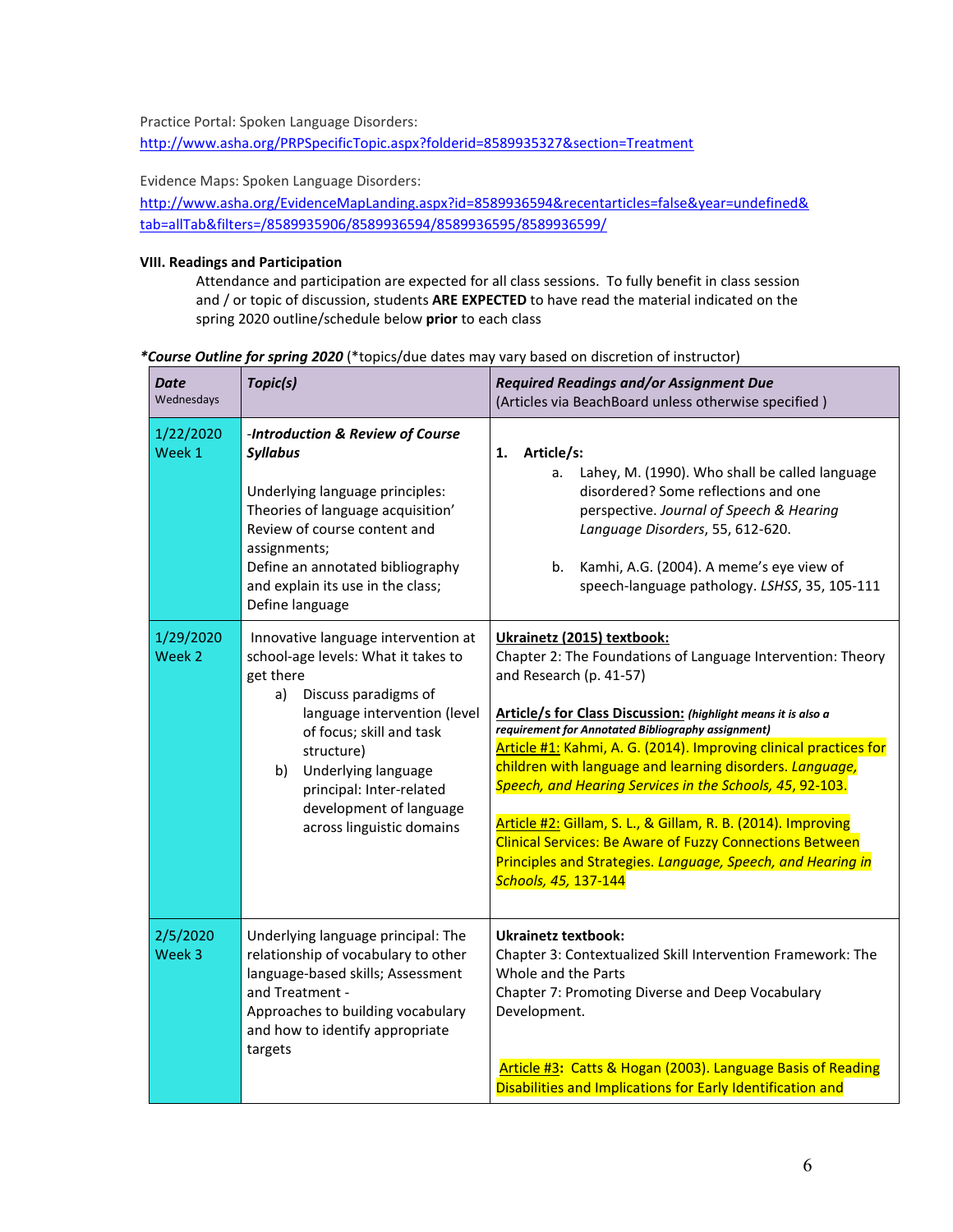|                     | -Common Core State Standards<br>(CCSS): What are they and what is<br>their importance for SLPs?<br>-How do we determine and write<br>Goals for students? (re-current<br>theme throughout semester)                                              | Remediation, Special Education and Communication Disorders<br><b>Faculty Publications, 36.</b>                                                                                                                                                                                                                                                                                                                                                                                                                       |
|---------------------|-------------------------------------------------------------------------------------------------------------------------------------------------------------------------------------------------------------------------------------------------|----------------------------------------------------------------------------------------------------------------------------------------------------------------------------------------------------------------------------------------------------------------------------------------------------------------------------------------------------------------------------------------------------------------------------------------------------------------------------------------------------------------------|
| 2/12/2020<br>Week 4 | Underlying language principal: The<br>relationship between language<br>development and literacy skills<br>Differentiating between SLI and a<br>reading disability<br>Consequences for SLI and reading<br>disability across the educational span | <b>Ukrainetz textbook:</b><br>Chapter 5: Sorting the Learning Disorders: Language<br>Impairment and Reading<br>Chapter 15: Improving Reading Comprehension: More Than<br><b>Basics</b><br>Article #4: Gillam, S. L., Olszewski, A., Fargo, J., & Gillam, R.<br>(2014). Classroom-based narrative and vocabulary instruction:<br>Results of an early-stage, non-randomized comparison study.<br>Language, Speech, and Hearing Services in the Schools, 45,<br>204-219.<br>** Assignment Due Today: via DropBox by 9am |
|                     |                                                                                                                                                                                                                                                 | Turn in 1 <sup>st</sup> segment of annotated bibliography<br>(Articles #1, 2, 3)                                                                                                                                                                                                                                                                                                                                                                                                                                     |
| 2/19/2020<br>Week 5 | Underlying language principal:<br>Linguistic factors that support the<br>development of syntax;<br>The relationships between<br>morphology and semantics and<br>vocabulary                                                                      | <b>Ukrainetz textbook:</b><br>Chapter 8: The Place of Syntax in School-Age Language<br>Assessment and Intervention.<br>Chapter 10: Informational Discourse: Teaching the Main<br><b>Concepts of Schooling</b>                                                                                                                                                                                                                                                                                                        |
|                     |                                                                                                                                                                                                                                                 | Article #5: Fey, M. E., Long, S. H., & Finestack, L. H. (2003). Ten<br>principles of grammar facilitation for children with specific<br>language impairments. American Journal of Speech-Language<br>Pathology, 12(1), 3-15.                                                                                                                                                                                                                                                                                         |
| 2/26/2020<br>Week 6 | The Continuum of Language<br>Disorders & Learning Disabilities                                                                                                                                                                                  | <b>Ukrainetz textbook:</b><br>Continue / Finish Chapters 8 and 10                                                                                                                                                                                                                                                                                                                                                                                                                                                    |
|                     | Definitional & Eligibility Issues                                                                                                                                                                                                               | Article #6: Sun, L., & Wallach, G. P. (2014). Language disorders<br>are learning disabilities: Challenges on the divergent and<br>diverse paths to language learning disability. Topics in<br>Language Disorders, 34(1), 25-38.                                                                                                                                                                                                                                                                                      |
|                     |                                                                                                                                                                                                                                                 | Links: - ASHA. (2002). Knowledge and skills needed by speech-language<br>pathologists with respect to reading and writing in children and adolescents<br>[Knowledge and Skills]. Available from www.asha.org/policy<br>-ASHA. Disorders of reading and writing [Clinical Topics]. Available from<br>http://www.asha.org/Practice-Portal/Clinical-Topics/Written-Language-<br>Disorders/Disorders-of-Reading-and-Writing/                                                                                             |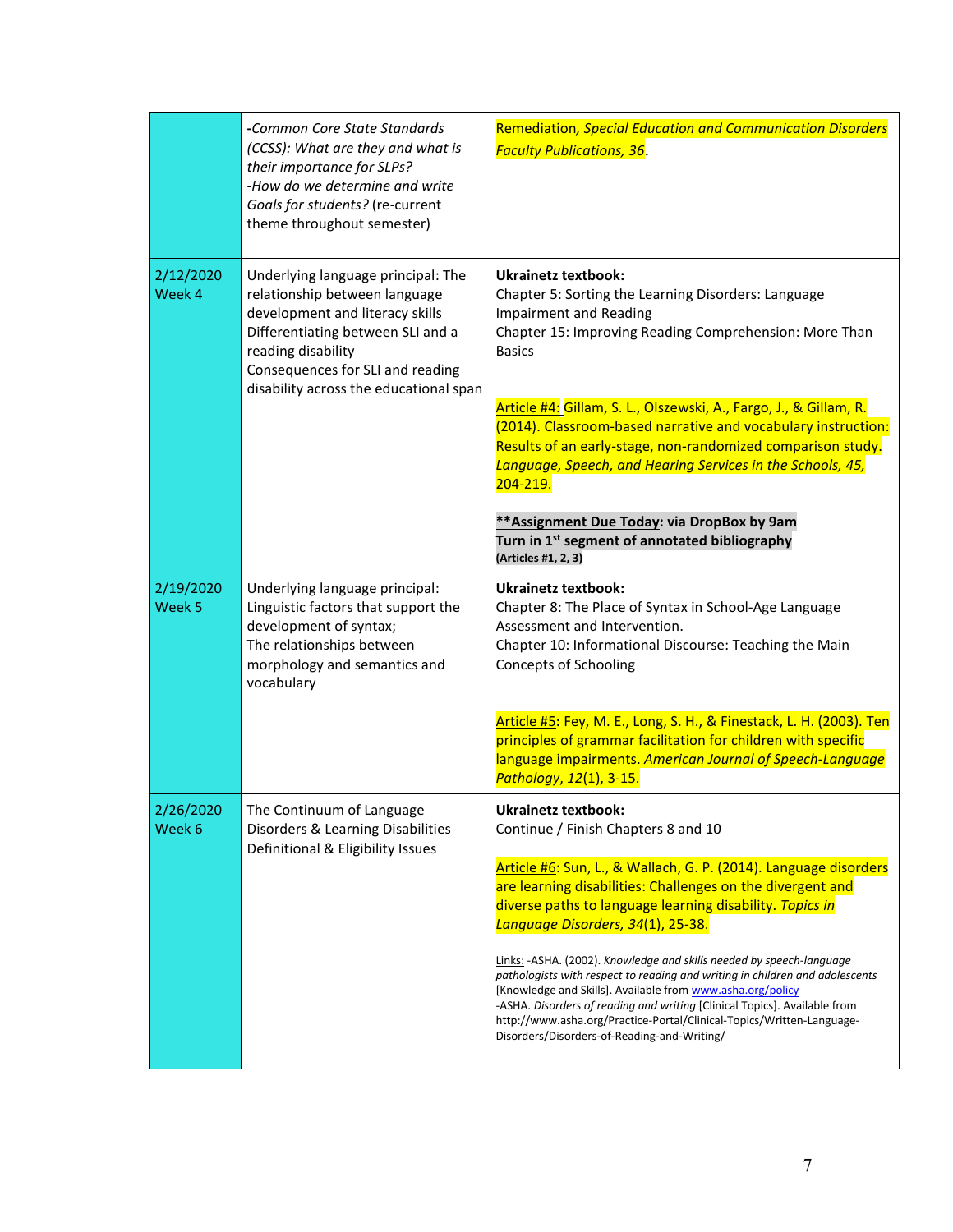| 3/4/2020<br>Week 7   | Underlying language principal: The<br>stages of language development and<br>how they are revealed in narrative<br>structure<br>-Narrative structure (Types of<br>narratives)<br>-Discussion of expository texts and<br>intervention used<br>Prepare for upcoming mid-<br>➤<br>term<br>(Discussion of midterm format and definition<br>of components) | <b>Ukrainetz textbook:</b><br>Chapter 9: Telling a Good Story: Teaching the Structure of<br>Narrative<br>Article #7: Sun, L., & Nippold, M. A. (2012). Narrative writing in<br>children and adolescents: Examining the literate lexicon.<br>Language, Speech, and Hearing in Schools, 43, 2-13.<br>Assignment Due Today: via DropBox by 9am<br>Turn in 2 <sup>nd</sup> segment of annotated bibliography<br>(Articles #4,5,6---can be added to first document since it is a cumulative<br>assignment)                                                                                                                                                                    |
|----------------------|------------------------------------------------------------------------------------------------------------------------------------------------------------------------------------------------------------------------------------------------------------------------------------------------------------------------------------------------------|--------------------------------------------------------------------------------------------------------------------------------------------------------------------------------------------------------------------------------------------------------------------------------------------------------------------------------------------------------------------------------------------------------------------------------------------------------------------------------------------------------------------------------------------------------------------------------------------------------------------------------------------------------------------------|
| 3/11/2020<br>Week 8  | <b>Midterm Assignment</b>                                                                                                                                                                                                                                                                                                                            | <b>Please bring laptops</b>                                                                                                                                                                                                                                                                                                                                                                                                                                                                                                                                                                                                                                              |
| 3/18/2020<br>Week 9  | Underlying language principal: Risk<br>factors in language development;<br>Identification of at-risk populations;<br>What is the role of the SLP in<br>approaching children at-risk?;<br>Begin: The relationship between<br>literacy development and functional<br>language                                                                          | <b>Ukrainetz textbook:</b><br>Chapter 11: Playing the Classroom Game: Supporting<br>Students Who are Environmentally at Risk<br>Article #8: Shanahan, T., & Shanahan, C. (2012). What is<br>disciplinary literacy and why does it matter? Topics in<br>Language Disorders, 3(1), 7-18.<br>Article #9: Ehren, B. J., Murza, K. A., & Malani, M. D. (2012).<br>Disciplinary literacy from a speech-language pathologist's<br>perspective. 32(1), 85-98.<br>Article #10: YOUR CHOICE for last article (--- can choose from<br>Reading list or Contact instructor for approval if you want a<br>different article as long it is related to school-age language<br>disorders) |
| 3/25/2020<br>Week 10 | Underlying language principal: The<br>relationship between literacy<br>development and functional<br>language - Vocabulary Development;<br>Reading Impairments; Vocabulary<br>Development                                                                                                                                                            | Disciplinary Literacy: Hand-outs provided by Instructor<br>** Assignment Due Today: Outline of Key Points for Final<br>Presentation (see template) - Each group provides 1-page<br>(hard copy to Dr. Ocampo) (Credit/No Credit Grade; Missing<br>assignment will result in a loss of 3 points from In-Class Activity Points category                                                                                                                                                                                                                                                                                                                                     |
| 4/1/2020<br>Week 11  | Happy Spring Break! ©                                                                                                                                                                                                                                                                                                                                |                                                                                                                                                                                                                                                                                                                                                                                                                                                                                                                                                                                                                                                                          |
| 4/8/2020<br>Week 12  | Continue: Underlying language<br>principal: The relationship between<br>literacy development and functional<br>language; Integrating concepts<br>related to Assessment and<br>Treatment                                                                                                                                                              | <b>Ukrainetz textbook:</b><br>(Make sure you have notes of Key Points from Chapters<br>assigned)<br>In-Class Application Activity: Practice Case Scenario write-up                                                                                                                                                                                                                                                                                                                                                                                                                                                                                                       |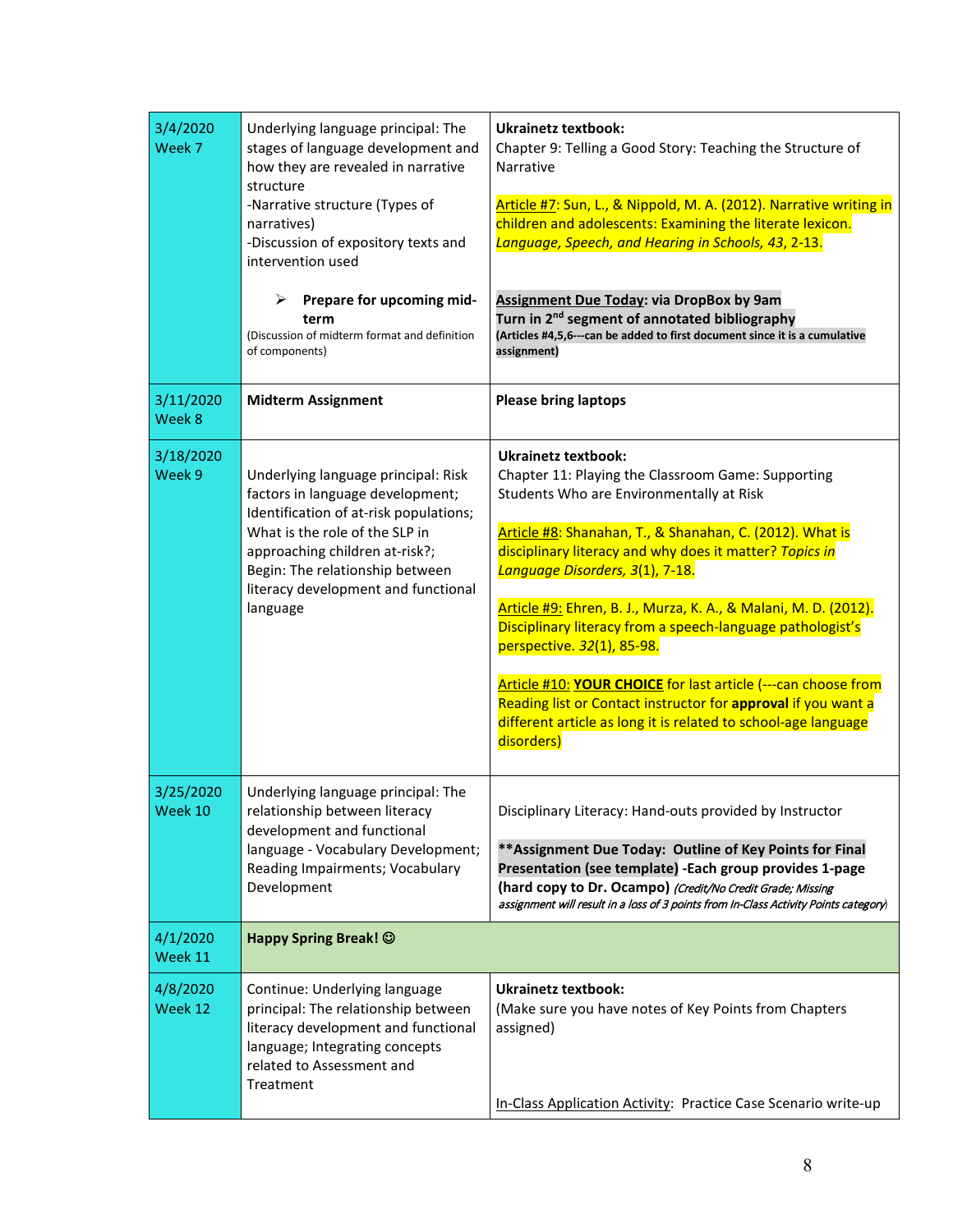|                             |                                                                                                                                                                                                                                                                                                                                 | ** Assignment Due Today: via DropBox (deadline extended to<br>Friday 4/10/20 at 6pm)<br>Turn in 3rd and FINAL/Cumulative segment of annotated<br>bibliography<br>(Articles #7,8,9,10---can be added to first document since it is a<br>cumulative assignment; so Articles #1-10 in one document) |  |
|-----------------------------|---------------------------------------------------------------------------------------------------------------------------------------------------------------------------------------------------------------------------------------------------------------------------------------------------------------------------------|--------------------------------------------------------------------------------------------------------------------------------------------------------------------------------------------------------------------------------------------------------------------------------------------------|--|
| 4/15/2020<br>Week 13        | Continue: Underlying language<br>principal: The relationship between<br>literacy development and functional<br>language; Integrating concepts<br>related to Assessment and<br>Treatment                                                                                                                                         | <b>Ukrainetz</b><br>Chapter 16: The Final Frontier: High School and College<br><b>Students with Reading Disorders</b><br><b>**Required Assignment: In - Class Case Scenario (written)</b><br>Please bring laptops and hardcopy of Annotated Bibliography<br>to reference for Case Study Scenario |  |
| 4/22/2020<br>Week 14        | <b>Advanced Principles &amp; Procedures</b><br>(Continued)<br>a) Summary: Integration & inference<br>abilities refined<br>b)Macro levels: Connected discourse<br>components<br>c) Micro levels: Word finding &<br>retrieval aspects of language<br>disorders<br>d) Micro level: Syntactic &<br>phonological analysis components | Readings: Catch up on all required readings as well as<br>supplemental reading assignments needed for final project<br>-"Back to the Field: Pulling the Missing Pieces together"<br>(Hand-out provided by instructor)<br>-What does Macro and Micro mean in terms of Assessment<br>and Therapy?  |  |
| 4/29/2020<br>Week 15        | Multiple Literacies:<br>Spoken & written language<br>integrated from the beginning:<br>Content & structure knowledge:<br>Executive functioning and more<br>writing and the changing roles of<br><b>SLP</b>                                                                                                                      | "Back to the Field: Pulling the Missing Pieces Together"<br>(continued)and review of myths or top 5 tips for working in<br>field                                                                                                                                                                 |  |
| 5/6/2020<br>Week 16         | <b>Begin: Final Project Presentations</b><br>(Total of 6 Groups)                                                                                                                                                                                                                                                                | Group #1 (Refer to topic sign-up sheet for group members)<br>Group #2<br>Group #3, Group #4                                                                                                                                                                                                      |  |
| 5/11/2020<br><b>MONDAY!</b> | *Note: Day & Time change: MONDAY, 5/11/2020 from 2:45pm - 4:45pm<br>*MANDATORY FINAL MEETING/FINAL EXAMINATION PRESENTATIONS (cont'd)<br>Group #5 and Group #6                                                                                                                                                                  |                                                                                                                                                                                                                                                                                                  |  |

 *[\*thank you to Dr. Gerry Wallach and Margaret Vento-Wilson for their support in composing this outline]* 

# *IX. Methods of Instruction*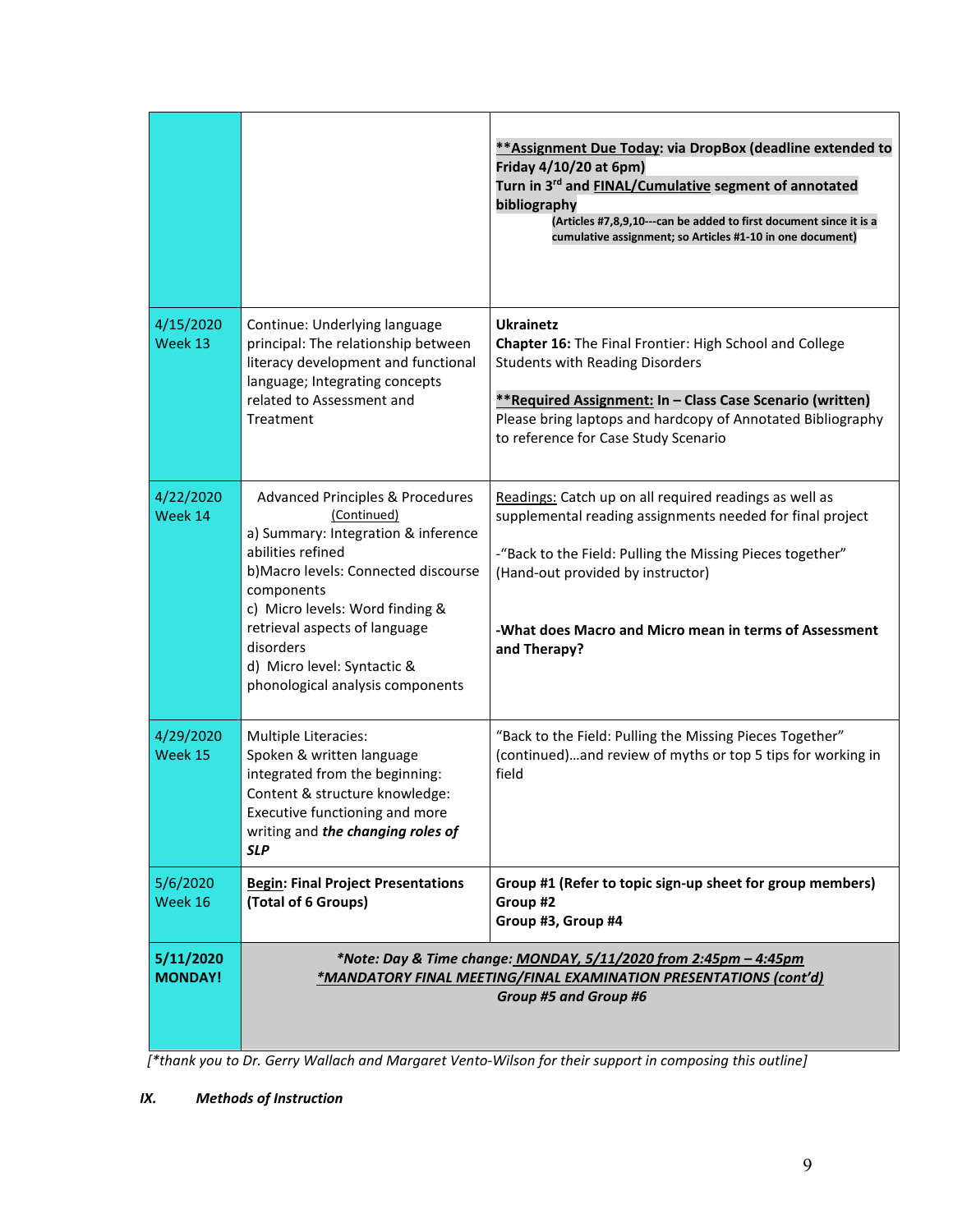- A. Lecture (SLO #'s1-6)
- B. Discussion (SLO #'s 1-6)
- C. Case Studies (SLO #'s 2, 5, & 6)
- D. Demonstrations & Role Playing (SLO #'s 2, 3, & 5)
- E. Analyses of Selected Clinical & Educational Problems (SLO #'s 1-6)

| <b>Methods of</b>      | <b>Student</b>  | <b>Point Value</b>  | % of course | Date Scheduled or     |
|------------------------|-----------------|---------------------|-------------|-----------------------|
| <b>Evaluation</b>      | Learning        |                     | grade       | Due                   |
| (I=Individual;         | <b>Outcomes</b> |                     |             |                       |
| G=Group)               |                 |                     |             |                       |
| A. Reflective writing  | $1 - 6$         | 140                 | 15%         | Weekly throughout     |
| and/or Assessment      |                 | $(10$ points x $14$ |             | the semester          |
| in-class activities    |                 | weeks)              |             |                       |
| (1 & G)                |                 |                     |             |                       |
| <b>B.</b> Cumulative   | $1 - 6$         | 75                  | 20%         | Cumulative (beginning |
| Annotative             |                 |                     |             | week 2 with specific  |
| Bibliography (I)       |                 |                     |             | due dates)            |
| C. Midterm (I)         | $1-6$           | 75                  | 25%         | Week 8                |
|                        |                 |                     |             |                       |
| E. In-Class Case       | $1 - 6$         | 30                  | 20%         | Tentative 4/15/20     |
| Study/Scenario (I)     |                 |                     |             |                       |
|                        |                 |                     |             |                       |
| F. Final Projects: (G) | $1-6$           | 100                 | 20%         | 5/6/20 and 5/11/20    |

### *X. Grade Assignment*

Grades are distributed as follows*:* (1) **90-100%** = A; (2) **89.9-80%** = B; (3**) 79.9-70%**= C; (4**) 69.9-60%** = D; (5) Below **60** = F.

*Please see the CSULB 2017-2018 catalogue for additional description of grades from A - F*  Note: Failure to complete any one of the above course requirements will result in a failing grade for this *course*

 *CD 662 Seminar REQUIREMENTS DETAILED: All graduate students in CD 662 are required to complete each of the following assignments for Spring 2020:* 

\**The Instructor reserves the right to adjust a curve distribution for grade assignment, in order to most accurately reflect student performance, consistent with the University's definitions for graduate grade assignment, as discussed in University Course Catalog, under General Regulations and Procedures: Grades and Grading Procedures*.

*Weekly Quick Writes/Assessment in-class activities:* For this assignment, students will respond to an inclass prompt covering that week's readings in the text or journal article. The quick write will take place in the first portion of the class and should take no more than 10 minutes. The assignment must include specific references to the readings, such as a quote or direct connection that ties the prompt to the readings. The quick- write will be turned in immediately upon completion and will be returned the following week. Related "assessment/reflection" activities can also include: a) group discussion activities;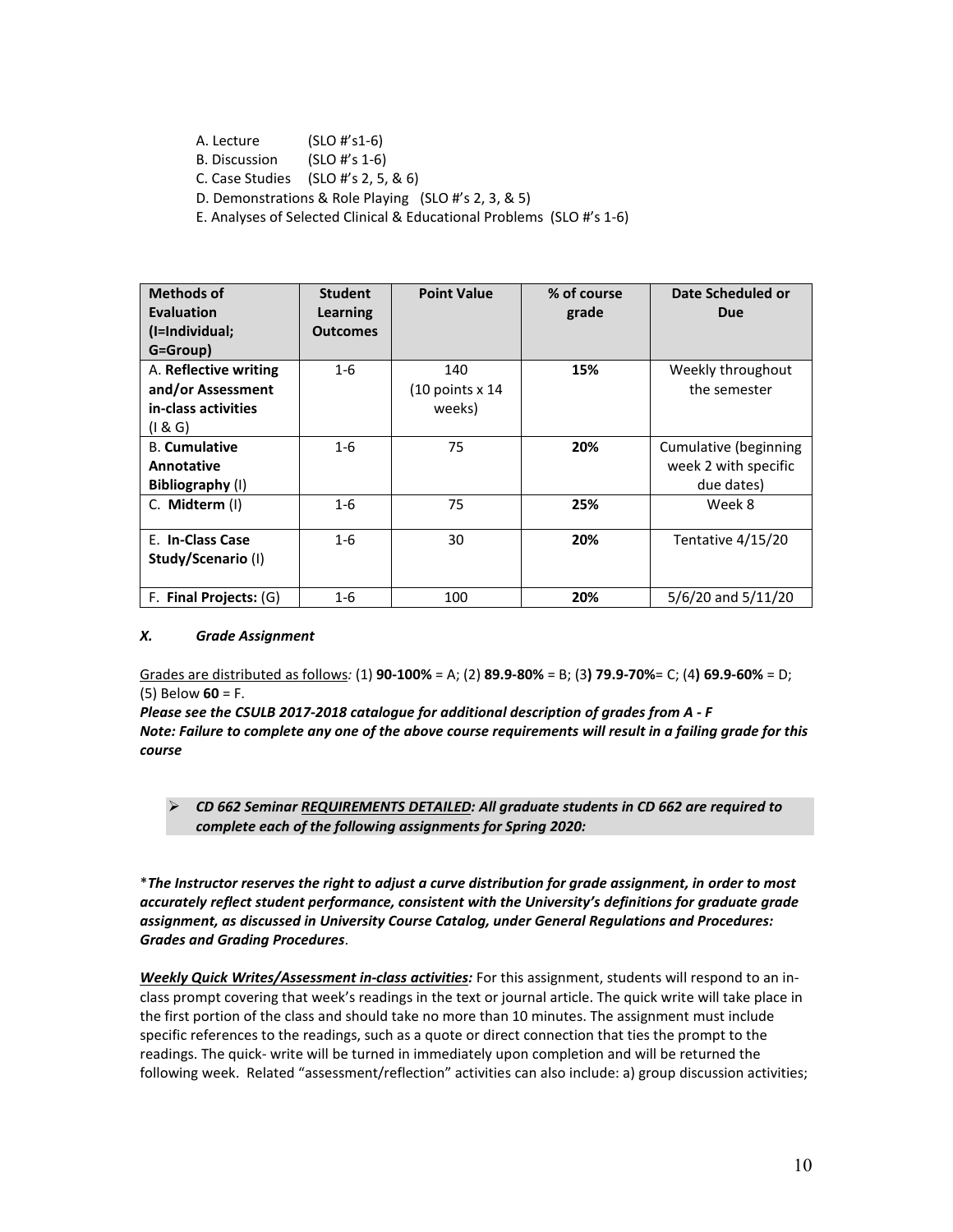b) informal presentations; or c) language sample analysis activities. *As indicated above, no late assignments will be accepted without a University "excused" absence.* 

**In-Class Case Study/Scenario** Students will be provided with a prompt/specific "case". Written responses will require students to integrate, organize and interpret the information presented in class, reading assignments and class discussions.

A grading rubric will be provided on a separate document.

*Annotated Bibliography:* For this assignment, students will develop and maintain an annotated bibliography covering the assigned journal articles. This assignment is cumulative and will be turned in multiple times throughout the semester as noted in the syllabus. *As indicated above, no late assignments will be accepted without a University "excused" absence.* 

*Midterm In-Class Assignment: Laptop or tablet required. A written response will be required.* Access to printed annotated bibliography or resources will be allowed. *As indicated above, no make-up exams will be provided without a University "excused" absence.* 

**Final Project:** This assignment may take the form of a proposed research project **OR** the creation of a clinical tool or program (e.g., a new and innovative language test, a school-based curricular-based presentation for teachers, a "goal bank" for Grades 1-8; or high school, etc.) The intent is to encourage students to create a research design or tool they may use in clinic and beyond with an understanding of the role of Speech-Language Pathologists (SLPs). (We are *not* looking for pamphlets for SLPs, teachers, or parents. The project should show in-depth coverage of the topic/area.) *(Group Project*). Detailed requirements and a grading rubric will be provided in a separate hand-out.

======================================================================================

### *Course and University Policies:*

## **I. Course Policies**

## **Extended or Multiple Absences**

Students who anticipate extended or multiple absences during a particular semester should consult with their advisor and the faculty member before enrolling in any class to determine whether it will be possible to complete the requirements for the course. Students who realize after enrollment that they will have extended or multiple absences should consult with the faculty member to see whether it will be possible to complete the course requirements.

### **Alternative Assignments**

In circumstances where a specific assignment, activity, quiz, or exam cannot reasonably be made up, it is the instructor's option to assign alternative work.

### **Assignments, Exam Dates, Point Values**

It is unlikely that the dates of various assignments, exams, or their point values will change. It is possible, however, that adjustments in the course schedule or the course assignments may be necessary. Students will be notified about changes, if any, and whenever possible, students will be consulted in advance about any changes. All exam papers will be retained by the professor. Examinations and other assignments may be returned to the student for review and then recollected the same day and stored. Students are also welcome to review papers and/or exams during office hour appointments.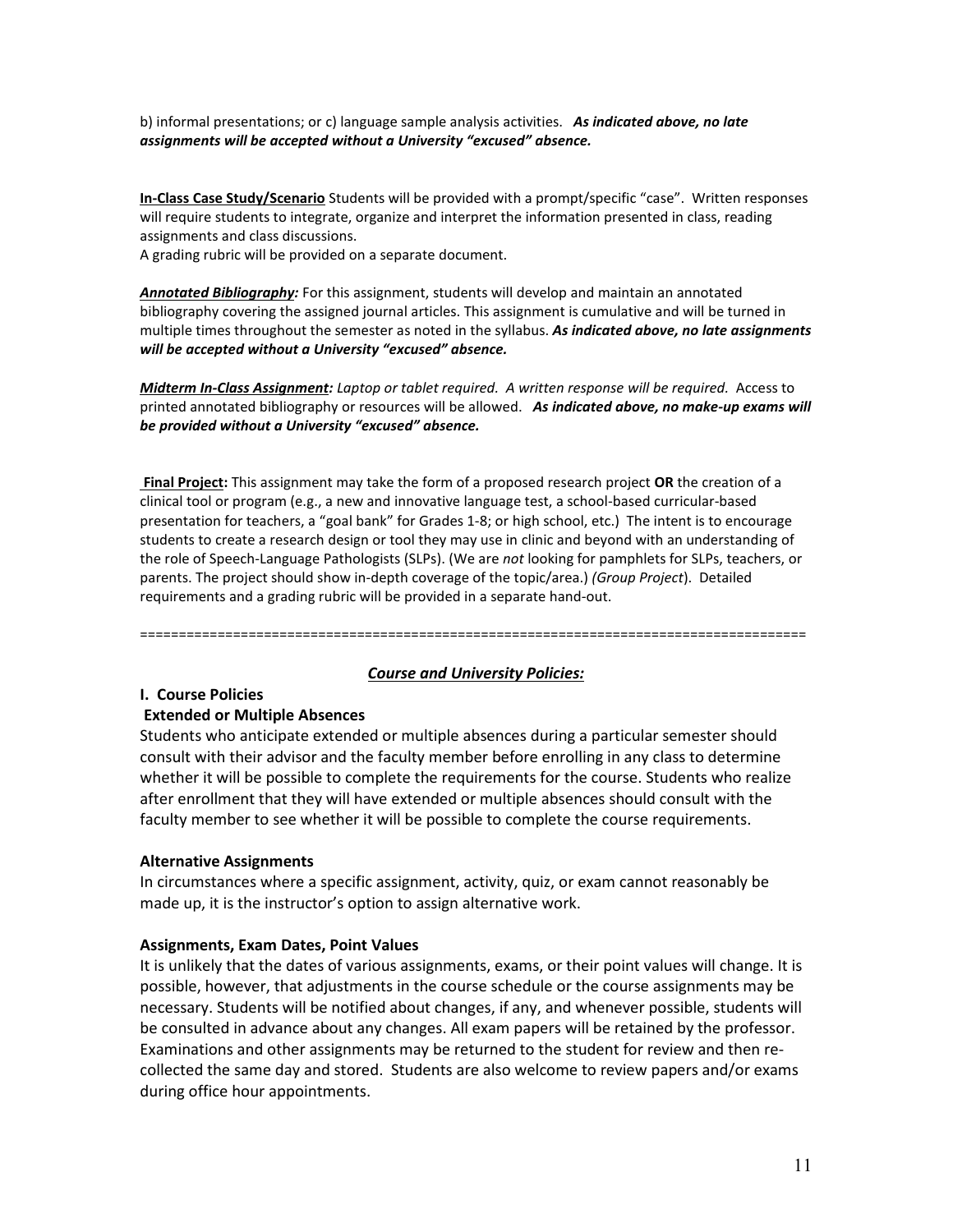#### **II. University/College-wide Policies**

A. Statement of Non-discrimination

California State University, Long Beach is committed to maintaining an inclusive learning community that values diversity and fosters mutual respect. All students have the right to participate fully in university programs and activities free from discrimination, harassment, sexual violence, and retaliation. Students who believe they have been subjected to discrimination, harassment, sexual violence, or retaliation on the basis of a protected status such as age, disability, gender, gender identity/expression, sexual orientation, race, color, ethnicity, religion, national origin, veteran/veteran status or any other status protected by law, should contact the Office of Equity & Diversity at (562) 985-8256, University Student Union (USU) Suite 301, [http://www.csulb.edu/depts/oed/.](http://www.csulb.edu/depts/oed/)

#### **B.** Statement of Accessibilit[y](http://www.csulb.edu/divisions/aa/academic_technology/itss/course_materials/accessibility/)

# [http://www.csulb.edu/divisions/aa/academic\\_technology/itss/course\\_materials/a](http://www.csulb.edu/divisions/aa/academic_technology/itss/course_materials/accessibility/) [ccessibility/](http://www.csulb.edu/divisions/aa/academic_technology/itss/course_materials/accessibility/) *Accommodation*

It is the student's responsibility to notify the instructor in advance of the need for accommodation of a university verified disability (PS 11-07, Course Syllabi and Standard Course Outlines). Students needing special consideration for class format and schedule due to religious observance or military obligations must notify the instructor in advance of those needs.

Students who require additional time or other accommodation for assignments must secure verification/assistance from the CSULB Bob Muphy Access Center (BMAC) located at SSC, Room 110; Contact information is as follows **- Phone:** (562) 985-5401; **Email:** [bmac@csulb.edu](mailto:dss@csulb.edu)

Accommodation is a process in which the student, BMAC, and instructor each play an important role. Students contact BMAC so that their eligibility and need for accommodation can be determined. DSS identifies how much time is required for each exam. The student is responsible for discussing his/her need with the instructor and for making appropriate arrangements. Students who are eligible to receive accommodation should present an Accommodation Cover Letter and a BMAC Student/Teacher Testing Agreement Form to the instructor as early in the semester as possible, but no later than a week before the first test. (It takes one week to schedule taking an exam at the BMAC office.) The instructor welcomes the opportunity to implement the accommodations determined by BMAC. Please ask the instructor if you have any questions.

C. Cheating and Plagiarism (CSULB Catalog, [http://catalog.csulb.edu/content.php?catoid=2&navoid=30#cheating-and](http://catalog.csulb.edu/content.php?catoid=2&navoid=30&cheating-and-plagiarism)[plagiarism\)](http://catalog.csulb.edu/content.php?catoid=2&navoid=30&cheating-and-plagiarism)

### *Definition of Plagiarism*

Plagiarism is defined as the act of using the ideas or work of another person or persons as if they were one's own, without giving credit to the source. Such an act is not plagiarism if it is ascertained that the ideas were arrived at through independent reasoning or logic or where the thought or idea is common knowledge. Acknowledge of an original author or source must be made through appropriate references, i.e., quotation marks, footnotes, or commentary. Examples of plagiarism include, but are not limited to, the following: the submission of a work, either inpart or in whole, completed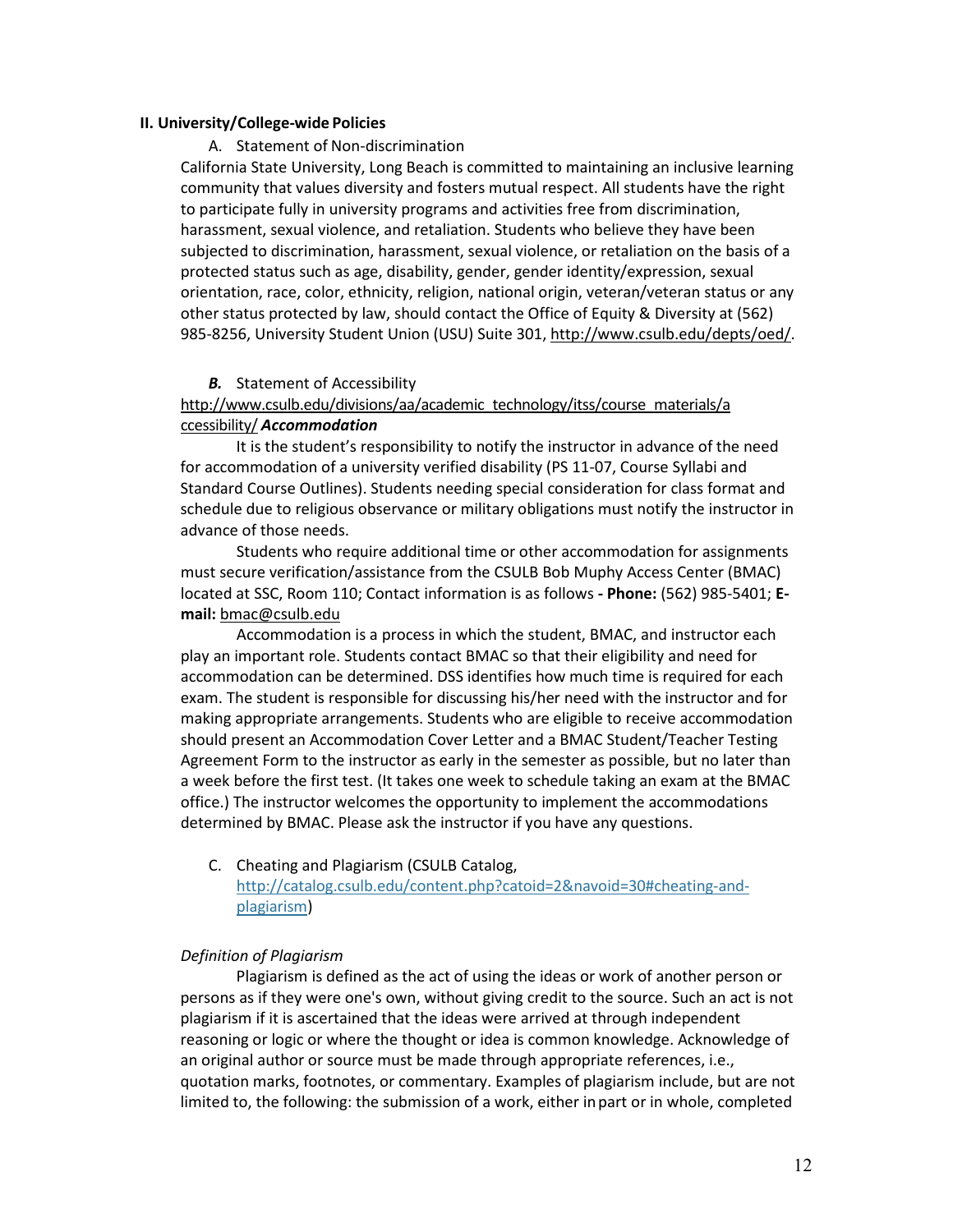by another; failure to give credit for ideas, statements, facts or conclusions which rightfully belong to another; in written work, failure to use quotation marks when quoting directly from another, whether it be a paragraph, a sentence, or even a part thereof; or close and lengthy paraphrasing of another's writing or programming. A student who is in doubt about the extent of acceptable paraphrasing should consult the instructor. Students are cautioned that, in conducting their research, they should prepare their notes by (a) either quoting material exactly (using quotation marks) at the time they take notes from a source; or (b) departing completely from the language used in the source, putting the material into their own words. In this way, when the material is used in the paper or project, the student can avoid plagiarism resulting from verbatim use of notes. Both quoted and paraphrased materials must be given proper citations.

### *Definition of Cheating*

Cheating is defined as the act of obtaining or attempting to obtain or aiding another to obtain academic credit for work by the use of any dishonest, deceptive or fraudulent means. Examples of cheating during an examination would include, but not be limited to the following: copying, either in part or in whole, from another test or examination; discussion of answers or ideas relating to the answers on an examination or test unless such discussion is specifically authorized by the instructor; giving or receiving copies of an exam without the permission of the instructor; using or displaying notes; "cheat sheets," or other information or devices inappropriate to the prescribed test conditions, as when the test of competence includes a test of unassisted recall of information, skill, or procedure; allowing someone other than the officially enrolled student to represent the same. Also included are plagiarism as defined and altering or interfering with the grading procedures. It is often appropriate for students to study together or to work in teams on projects. However, such students should be careful to avoid use of unauthorized assistance, and to avoid any implication of cheating, by such means as sitting apart from one another in examinations, presenting the work in a manner which clearly indicates the effort of each individual, or such other method as is appropriate to the particular course.

### *Academic Action*

"One or more of the following academic actions are available to the faculty member who finds a student has been cheating or plagiarizing. These options may be taken by the faculty member to the extent that the faulty member considers the cheating or plagiarism to manifest the student's lack of scholarship or to reflect on the student's lack of academic performance in the course. These actions may be taken without a request for or before the receipt of a Report from the Academic Integrity Committee.

- A. Review no action.
- B. An oral reprimand with emphasis on counseling toward prevention of furtheroccurrences;
- C. A requirement that the work be repeated;
- D. Assignment of a score of zero (0) for the specific demonstration of competence, resulting in the proportional reduction of final course grade;
- E. Assignment of a failing final grade;
- F. Referral to the Office of Judicial Affairs for possible probation, suspension, or expulsion."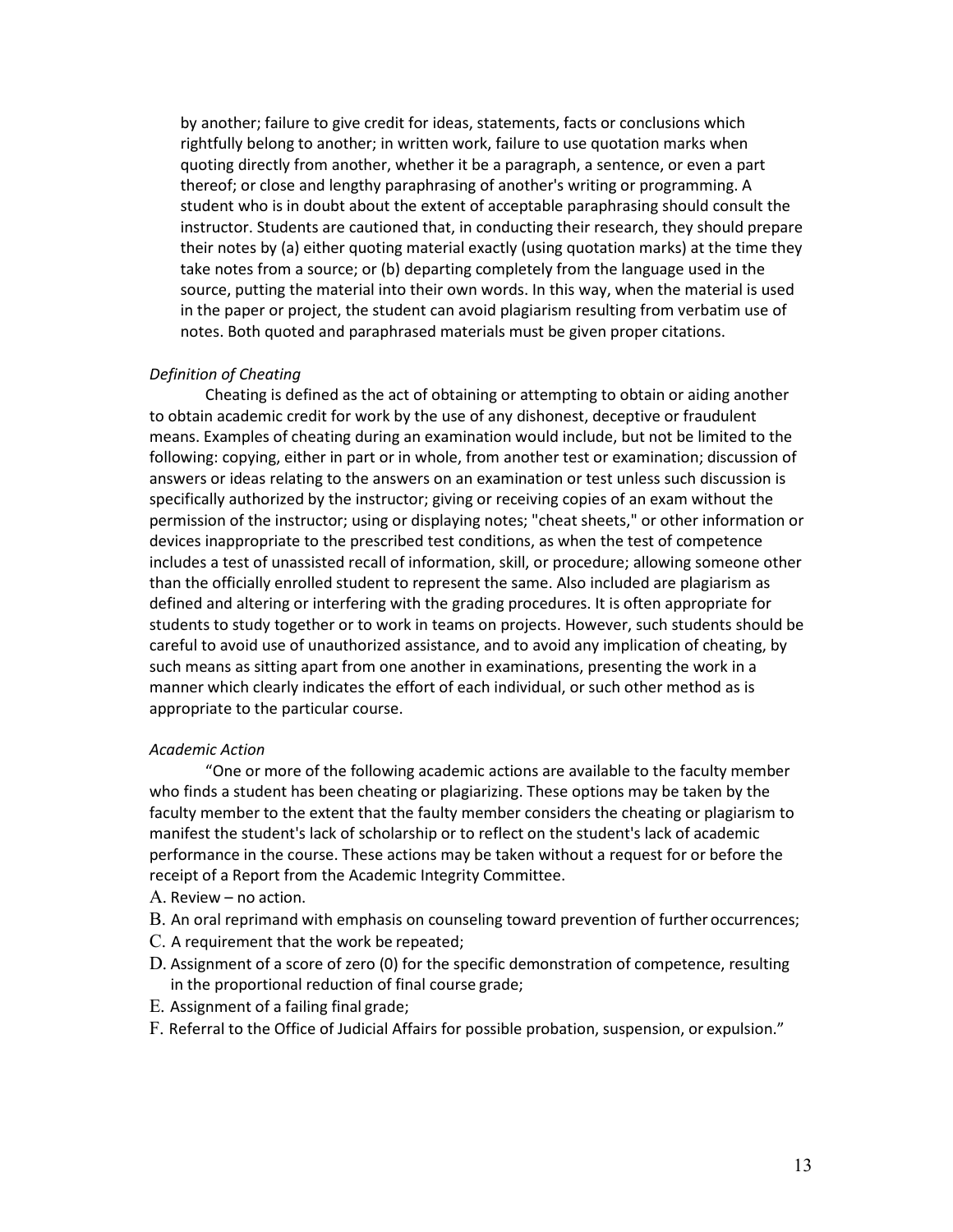# **D. Attendance Policy:**

The instructor may withdraw students who fail to attend class during the first week of the semester. The attendance policy for this course is described as follows:

Attendance is mandatory in order to complete and receive credit for in-class assignments. No make-up points will be given for missed assignments. **Prompt attendance is not only expected but required at all class periods**. More than 3 unexcused absences (which is more than 20% of the total class periods) may constitute an automatic F. Students arriving more than 10 minutes after the start of class will be considered absent. Please note that three tardies will equal one absence.

- A. The instructor may take attendance from randomly selected classe*s.* You cannot earn or make-up the points from in-class assignments if you're absent.
- B. Late papers may be accepted with official documents only (e.g., a doctor's note; a jury summons, etc.). The late paper must be turned in within a week of the due date of the assignment in order to receive a grade. However, 20% deduction from the original score may be given in consideration of fairness to other students.
- C. E. If you miss an in-class activity (e.g., application activity; pop quiz) you will receive a "0" for that class activity.

Students may have a valid reason to miss a class. When any of the following reasons directly conflict with class meeting times, students are responsible for informing faculty members of the reason for the absence and for arranging to make up missed assignments, tests, quizzes, and class work insofar as this is possible. Excused absences include, but are not limited to:

- A. Illness or injury to the student
- B. Death, injury, or serious illness of an immediate family member or the like
- C. Religious reasons (California Education Code section 89320)
- D. Jury duty or government obligation
- E. University sanctioned or approved activities (examples include: artistic performances, forensics presentations, participation in research conferences, intercollegiate athletic activities, student government, required class field trips, etc.)

[http://web.csulb.edu/divisions/aa/catalog/current/academic\\_information/class\\_atten](http://web.csulb.edu/divisions/aa/catalog/current/academic_information/class_attendance.html) [dance.h](http://web.csulb.edu/divisions/aa/catalog/current/academic_information/class_attendance.html)

[tml](http://web.csulb.edu/divisions/aa/catalog/current/academic_information/class_attendance.html)

# **E. Withdrawal Policy**

Regulations governing the refund of student fees in the California State University system are prescribed by the CSU Board of Trustees; see California Code of Regulations, Title 5, Education, Section 41802.

<http://web.csulb.edu/depts/enrollment/registration/details.html#anchor1>

## **Withdrawal during the first two weeks of instruction:**

Students may withdraw during this period and the course will not appear on their permanent records.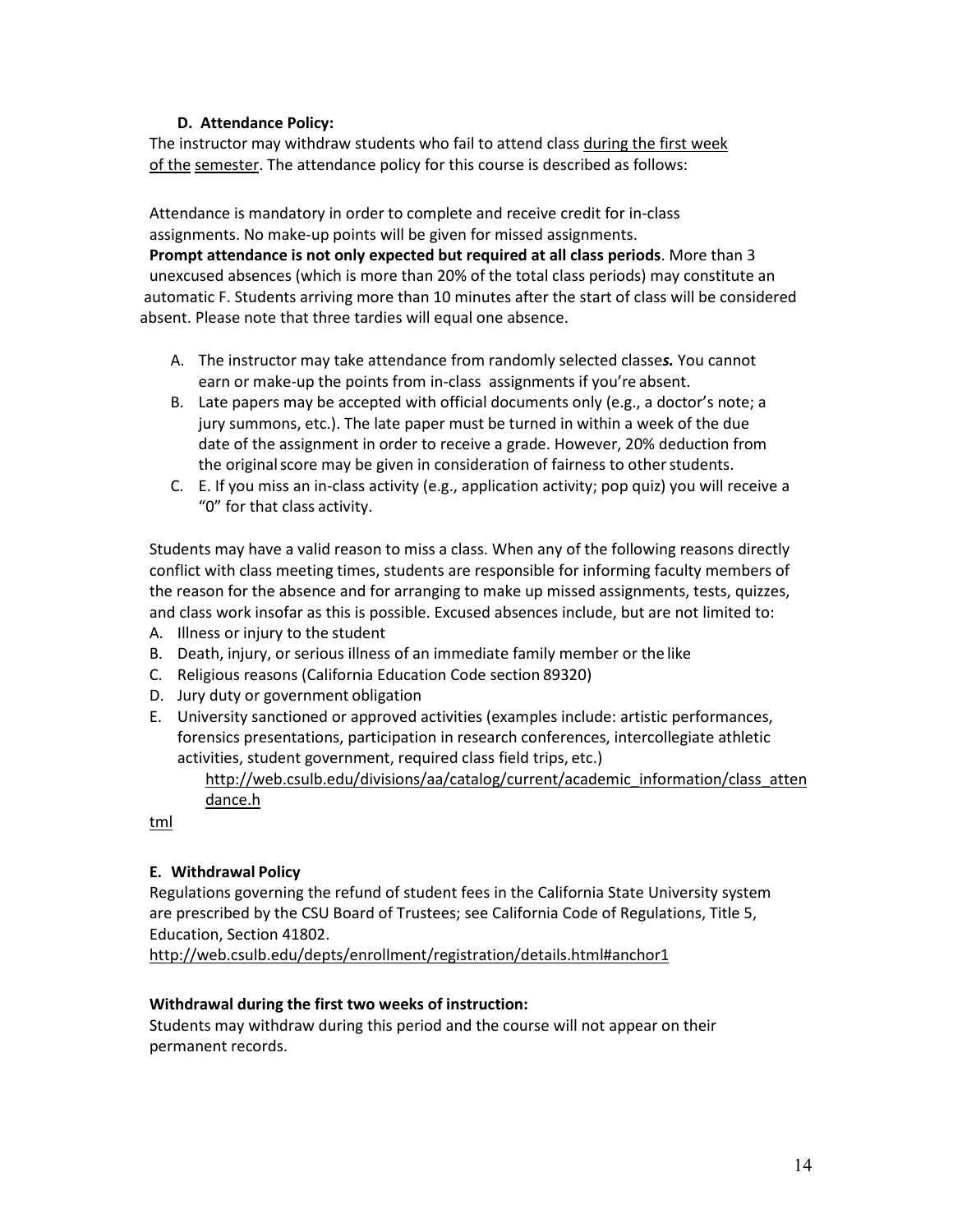# **Withdrawal after the second week of instruction and prior to the final three weeks of the regular semester (20% of a non-standard session) of instruction:**

Withdrawals during this period are permissible only for serious and compelling reasons. The approval signatures of the instructor and department chair are required. The request and approvals shall state the reasons for the withdrawal. Students should be aware that the definition of "serious and compelling reasons" as applied by faculty and administrators may become narrower as the semester progresses. Copies of such approvals are kept on file by Enrollment Services.

## **Withdrawal during the final three weeks of instruction:**

Withdrawal during the final three weeks of instruction are not permitted except in cases such as accident or serious illness where the circumstances causing the withdrawal are clearly beyond the student's control and the assignment of an Incomplete is not practical. Ordinarily, withdrawal in this category will involve total withdrawal from the campus except that a Credit/No Credit grade or an Incomplete may be assigned for other courses in which sufficient work has been completed to permit an evaluation to be made. Request for permission to withdraw under these circumstances must be made in writing on forms available from Enrollment Services. The requests and approvals shall state the reasons for the withdrawal. These requests must be approved by the instructor of record, department chair (or designee), college dean (or designee), and the academic administrator appointed by the president to act in such matters. Copies of such approvals are kept on file by Enrollment Services.

# **Limits on Withdrawal:**

No undergraduate student may withdraw from more than a total of 18 units. This restriction extends throughout the entire undergraduate enrollment of a student at CSULB for a single graduation, including special sessions, enrollment by extension, and re-enrolling after separation from the University for any reason. The following exceptions apply:

- Withdrawals prior to the end of the second week of a semester (13%) of instruction at CSULB,
- Withdrawals in terms prior to fall 2009 at CSULB,
- Withdrawals at institutions other than CSULB, and
- Withdrawals at CSULB for exceptional circumstances such as serious illness or accident (the permanent academic record will show these as a WE to indicate the basis for withdrawal).

## **Medical Withdrawal:**

CSULB may allow a student to withdraw without academic penalty from classes if the following criteria are met:

- A completed Medical Withdrawal Form, including any required documentation, is submitted to Enrollment Services before the end of the semester, and
- The student presents evidence to demonstrate that a severe medical or debilitating psychological condition prevented the student from attending and/or doing the requiredwork of the courses to the extent that it was impossible to complete the courses.
- **F.** Campus Behavior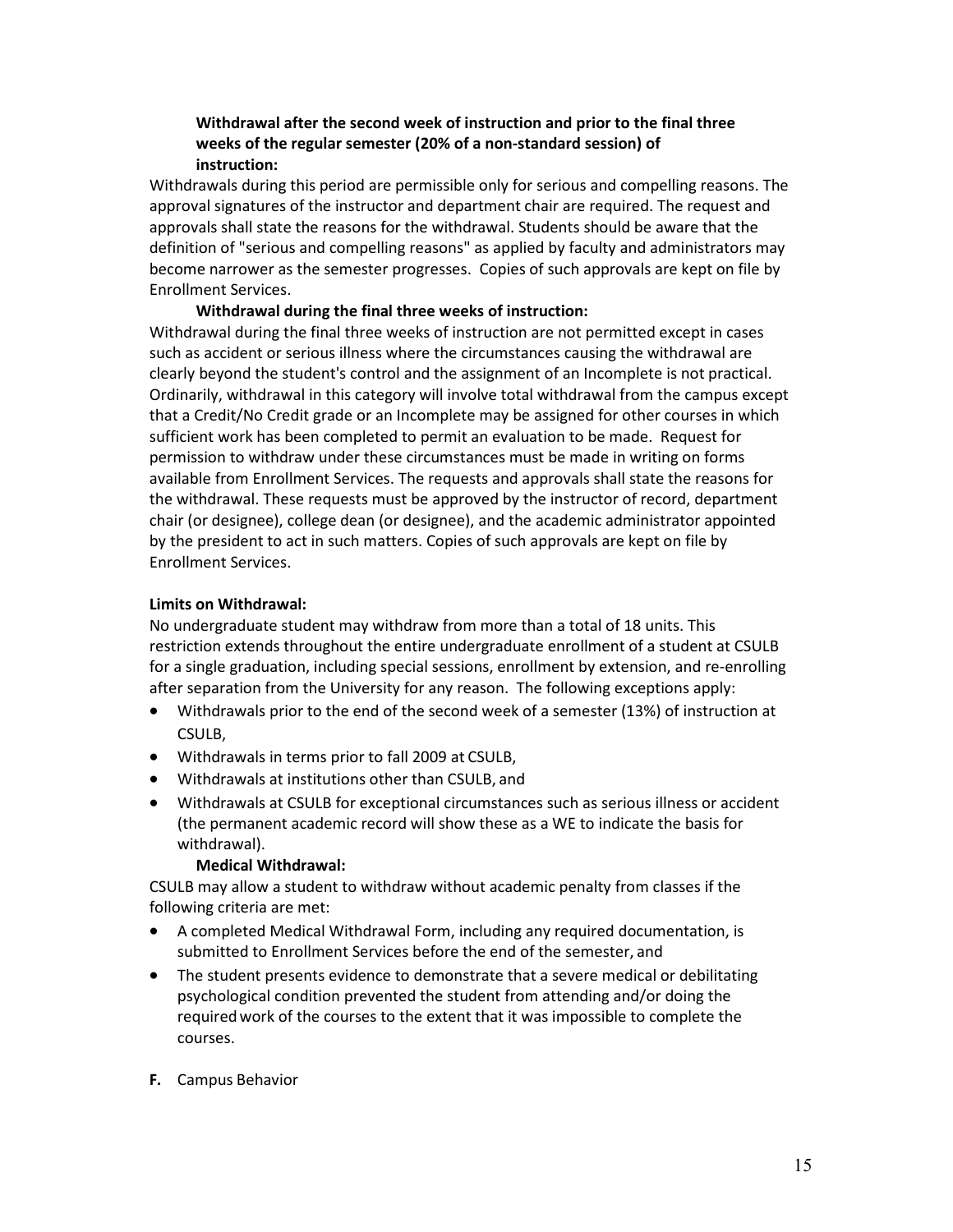## **Civility Statement**

California State University, Long Beach, takes pride in its tradition of maintaining a civil and non-violent learning, working, and social environment. Civility and mutual respect toward all members of the University community are intrinsic to the establishment of excellence in teaching and learning. They also contribute to the maintenance of a safe and productive workplace and overall healthy campus climate. The University espouses and practices zero tolerance for violence against any member of the University community (i.e., students, faculty, staff, administrators, and visitors). Violence and threats of violence not only disrupt the campus environment, they also negatively impact the University's ability to foster open dialogue and a free exchange of ideas among all campus constituencies (CSULB Catalog [http://catalog.csulb.edu/content.php?catoid=2&navoid=34\)](http://catalog.csulb.edu/content.php?catoid=2&navoid=34).

 *referred Gender Pronoun:* This course affirms people of all gender expressions and gender identities. If you prefer to be called a different name than what is on the class roster, please let me know. Feel free to correct me on your preferred gender pronoun. You may also change you name for BeachBoard and MyCSULB without a legal name change, to submit a request go to MyCSULB/Personal Information/Names. If you have any questions or concerns, please do not hesitate to contact me.

**G.** *Accommodations for Religious Holidays & Military Service*: Students needing special consideration for class schedules due to religious observance or military obligations must notify the instructor at least one week in advance, for those established religious observances the instructor should be notified during the first week of instruction.

## **Classroom Expectations**

All students of the California State University system must adhere to the Student Conduct Code as stated in Section 41301 of the Title 5 of the California Code of Regulations as well as all campus rules, regulations, codes and policies. Students as emerging professionals are expected to maintain courtesy, respect for difference, and respect for the rights of others

## **Unprofessional and Disruptive Behavior**

It is important to foster a climate of civility in the classroom where all are treated with dignity and respect. Therefore, students engaging in disruptive or disrespectful behavior in class will be counseled about this behavior. If the disruptive or disrespectful behavior continues, additional disciplinary actions may be taken.

## **Social Media Policy**

Social media is an umbrella term that encompasses the various activities that integrate technology, social interaction, and content creation. Social media includes technology (computers, phones, tablets) and is used in various forms (blogs, wikis, photo and video sharing, podcasts, social networking, mashups, virtual worlds, etc.). Means of accessing social media may include applications (Facebook, Instagram, Twitter, Skype, Snap Chat, YouTube, etc.). These devices and applications are subject to having content transmitted to others, with or without consent from the original author.

- 1. All students are expected to follow the CSULB Social Media Guidelin[e](http://www.csulb.edu/sites/default/files/groups/marketing-communications/accessibleversionfinalapril2018-jmp.pdf) [http://www.csulb.edu/sites/default/files/groups/marketing](http://www.csulb.edu/sites/default/files/groups/marketing-communications/accessibleversionfinalapril2018-jmp.pdf)[communications/accessibleversionfinalapril2018-jmp.pdf](http://www.csulb.edu/sites/default/files/groups/marketing-communications/accessibleversionfinalapril2018-jmp.pdf)
- 2. Per the Health Insurance Portability and Accountability Act of 1996 (HIPAA) regulations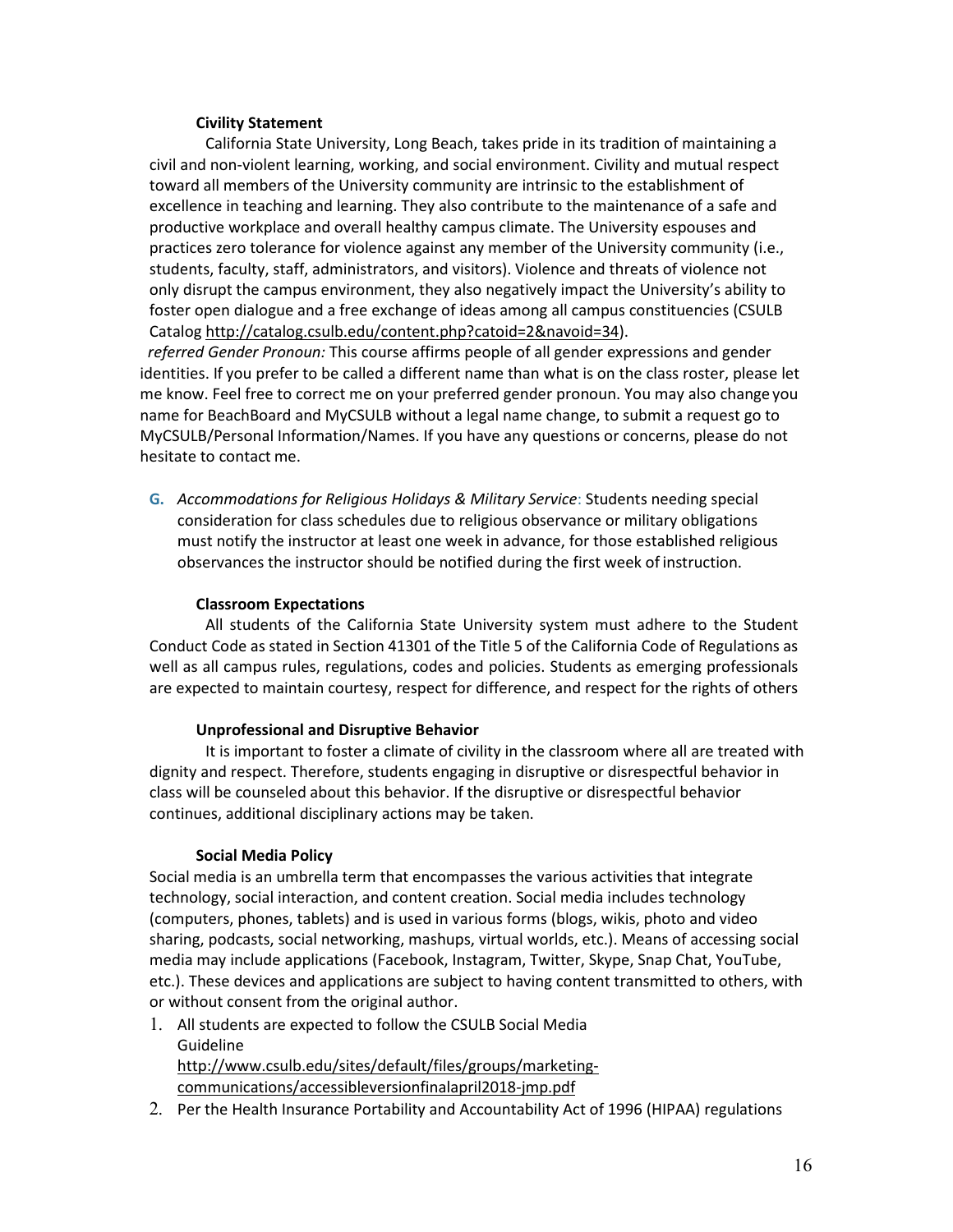https:/[/www.hhs.gov/hipaa/for-](http://www.hhs.gov/hipaa/for-) professionals/privacy/special-topics/de-

identification/index.html, no information, pictures, videos or descriptions of clients/families can be posted on social media sites. Please see the full HIPAA policy in the ClinicalPracticum Handbook. Violation of HIPAA regulations may result in disciplinary action being taken by the University against the student. The SLP Department takes all violations of HIPAA regulations and the Social Media Policy seriously. Sanctions imposed on violators vary with the seriousness of the violation, ranging from a written reprimand, to dismissal from the graduate program.

- 3. Students should use caution and good judgment when posting information to electronic communications and social networking sites, both personal and those that are related to the CSULB and/or the Department of Speech-Language Pathology. Students should follow the criteria below:
- 1. No posting, photos, or recordings are allowed during class or clinical experience except when approved by the faculty member or supervisor responsible for the learning experience. Under no circumstances will a client be photographed without a signed photo release from that individual. Students and faculty should obtain verbal permission from friends or colleagues before posting on social media.
- 2. Using social media for sharing of class material with anyone who is not enrolled in the course and sharing of academic assessment material (e.g. tests) without express permission from the instructor is explicitly prohibited.
- 3. Careful consideration should be given to any posting on social networks. Students create personal public images with these posts. However, they also represent the SLP Department, CSULB, and the field of speech language pathology.
- 4. Students should carefully consider the way they describe the program, clinical assignments, and professional experiences. Respectfulness and professionalism are expected. Use of social media that results or could result in individual or group harm, physical or emotional (e.g. damage to an individual's personal or public reputation or harassment resulting in personalor public humiliation of others), will not be tolerated.

Violations of these professional behavior standards will result in the following tiered consequences

- 1. First occurrence: Student receives a verbal and written warning which is placed in the student's file. Studnet must meet with the graduate programcoordinator.
- 2. Second occurrence: Student will be reported to the College and University. Consequencesof violations will be determined by the Department, College, and University after a full investigation.

=============================================================================

## **Justification**

 This course provides students with in depth knowledge of the characteristics, causes, theories, principles, and practices necessary to conduct educationally-focused assessments and develop literacy-based and curricular-focused intervention programs for students with spoken and written language disorders. The course also provides students with an understanding of the continuum of language disorders, the connection between spoken and written language disorders, and the relationship between language ability and academic success. This course is required before students may take a clinical practicum in child language disorders. It is the foundation for the School-based externship in Speech and Language.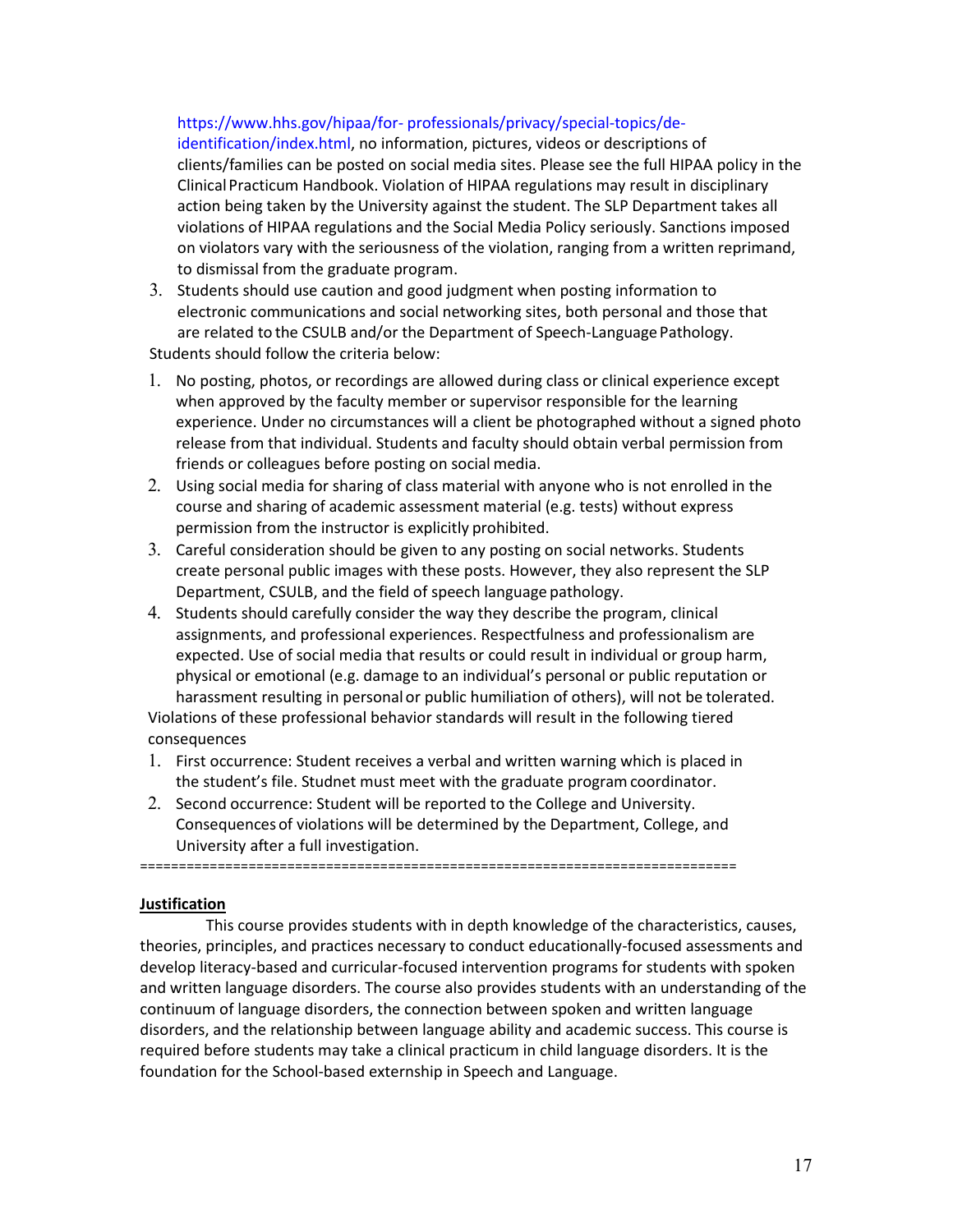In addition, this course is designed to meet the needs of students in the Department of Communicative Disorders who must master this content in order to meet national (ASHA) certification, state (CTC) teaching credential and state licensure (Board of Medical Quality Examiners) requirements in Speech and Language Pathology.

#### **Bibliography**

*(Complete references appear on a separate page at the end of the outline)* 

#### Selected Websites

*American Speech-Language-Hearing Association:* [http://www.asha.org](http://www.asha.org/)*; With a special focus on Special Interest Division I (Language Learning & Education)*

*ASHA Policies: http://www.asha.org/policy*

*California Speech-Language-Hearing Association* [http://www.csha.org](http://www.csha.org/)

*Association for Supervision & Curriculum Development:* http://www.ascd.org; *including exploring websites related to their specific research projects and other websites that provide assessment & intervention ideas (e.g., mapthemind.com).*

*[http://www.international](http://www.international/) reading association.org*

#### Selected Journals

*American Journal of Speech and Language Pathology Applied Psycholinguistics Communication Disorders Quarterly Elementary School Journal Language, Speech, and Hearing Services in Schools Journal of Adolescent and Adult Literacy Journal of Applied School Psychology Journal of Educational Psychology Journal of Language and Social Psychology Journal of Learning Disabilities Journal of Speech, Language, and Hearing Research Reading Research Quarterly The Reading Teacher Topics in Language Disorders*

#### Additional Bibliography

*Please see separate page at the end of the Course Outline*

#### **APPENDIX: CD 662** Selected Bibliography (Detail)

*[Many "classic" articles are listed here with more current ones. They and are highly recommended especially if they are new or less familiar to students]*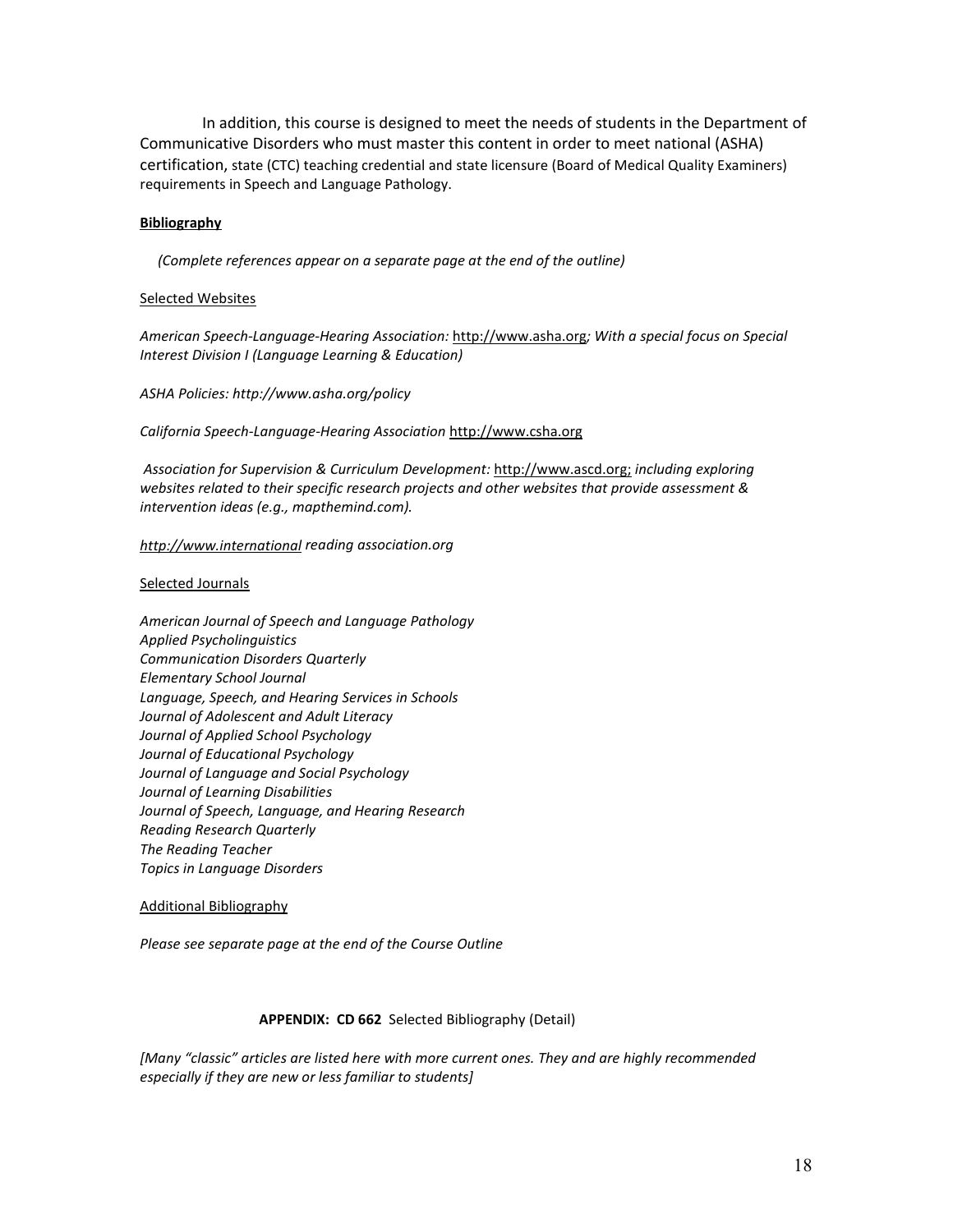Apel, K. (1999). Checks & balances: Keeping the science in our profession. *Language, Speech & Hearing Services in Schools*, 30, 98-107.

Bashir, A.S. & Scavuzzo, A. (1992). Children with language disorders: Natural history of academic success. *Journal of Learning Disabilities,* 25, 53-65.

Berlin, L.J., Blank, M., & Rose, S.A. (1980). The language of instruction: The hidden complexities. *Topics in Language Disorders*, 1, 47-58.

Bloom, L. & Lahey, M. (1978). *Language development & language disorders.* NY: Wiley.

Conner, C.M., Kaya, S., Luck, M., Toste, J.R., Canto, A., Rice, D., Tani, N., & Underwood, P.S. (2010). Content area literacy: Individualizing student instruction in second-grade science. *The Reading Teacher*, 63, 474-485.

Coxhead, A. (2000). A new academic word list. *TESOL Quarterly*, 34, 213- 238.

Culatta, B., Hall-Kenyon, K.M., & Black, S. (2010). Teaching expository comprehension skills in early childhood classrooms. *Topics in Language Disorders*, 30, 339-349.

Damico, J., Baildon, M., Exter, M, & Guo, S.J., (2010). Where we read from matters: Disciplinary literacy in a ninth-grade social studies classroom. *Journal of Adolescent and Adult Literacy*, 53, 325-335.

DeKemel, K. (2003). Building a power lexicon: Improving vocabulary acquisition in language-learning disabled children. In K. P. DeKemel. *Intervention in language arts: A practical guide for SLPs* (pp. 79-93). St Louis, MO: Mosby/Elsevier.

Ehren, B.J. (2000). Maintaining a therapeutic focus and sharing responsibility for student success: Keys to in-classroom speech-language services. *Language, Speech & Hearing Services in Schools*, 31, 219-229.

Ehren, B.J., Murza, K.A., & Malani, M. (2012). Disciplinary literacy from a speech-language pathologist's perspective. *Topics in Language Disorders*, 32, 85-98.

Ehren, B.J. & Nelson, N.W. (2005). The responsiveness-to-intervention approach and language impairment*. Topics in Language Disorders*, 25, 120-131.

Fang, Z. (2012). Language correlates of disciplinary literacy. *Topics in Language Disorders*, 32, 19-34.

Gillam, R. & Ukrainetz, T.A. (2006). Language intervention through literature-based units. In T.A. Ukrianetz. *Contextualized language intervention* (pp. 59-94). Eau Claire, WI: Thinking Publications.

Hadley, P.A. (1998). Language sampling protocols for eliciting text-level discourse. *Language, Speech, and Hearing Services in Schools*, 29, 132-147.

Hadley, P.A. & Schuele, C.M. (1998). Facilitating peer interaction: Socially-relevant objectives for language intervention. *American Journal of Speech-Language Pathology*, 7 (4), 25-36.

Hall-Kenyon, K., & Black, S. (2010). Learning from expository texts: Classroom-based strategies for promoting comprehension and content knowledge in the elementary grades. *Topics in Language Disorders*, 30, 339-349.

Hall, K., Markham, J.C., & Culatta, B. (2005). The development of early expository text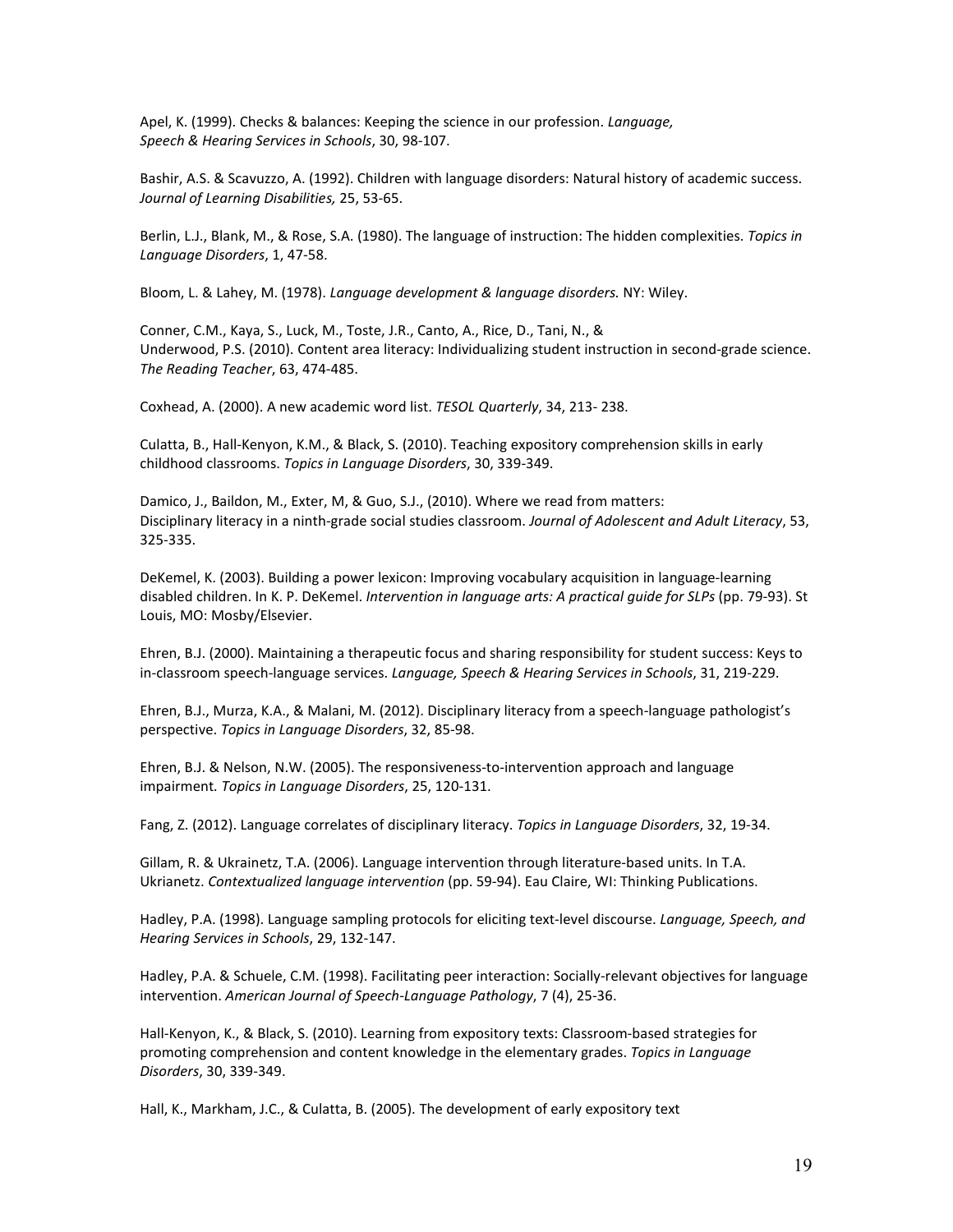comprehension assessment (EECA): A look a reliability. *Communication Disorders Quarterly,* 26, 195-206.

Hyerle, D. (2000). *A field guide to using visual tools*. Alexandria, VA: Association for Supervision and Curriculum Development.

Kamhi, A.G. (2004). A meme's eye view of speech-language pathology. *Language, Speech, and Hearing Services in Schools*, 35, 105-111.

Kamhi, A.G. (2014). Improving clinical practices for children with language and learning disorders. *Language, Speech, and Hearing Services in Schools*, 45, 92-103.

Keenan, J. (2014). Assessment of Reading Comprehension. In C.A. Stone, E.R. Silliman, B.J. Ehren, & G.P Wallach (Eds). *Handbook of language and literacy: Development and disorders* (pp. 469-484). NY: Guilford Press.

Lesaux, N.K., Kieffer, M.J., Faller, S.E., & Kelley, J.G. (2010). The effectiveness and ease of implementation of an academic vocabulary intervention for linguistically diverse students in urban middle schools. *Reading Research Quarterly*, 45,196-228.

McKeown, M.G., Beck, I.L., & Blake, R.G.K. (2009). Rethinking reading comprehension instruction: A comparison of instruction for strategies and content approaches. *Reading Research Quarterly*, *44,* 218-253.

Nippold, M.A., & Scott, C.M. (2010). *Expository discourse in children, adolescents, and adults: Development and disorders*. NY: Psychology Press.

Nittrouer, S. (2002). From ear to cortex: A perspective on what clinicians need to understand about speech perception and language processing. *Language, Speech, and Hearing Services in Schools*, 33:4, 237-252.

Raphael, T.E. & Au, K.H. (2005). QAR: Enhancing comprehension and test taking across grades and content areas. *The Reading Teacher*, 59, 206-221.

Sanchez, D.M. (2010). Hip-Hop as a hybrid text in a postsecondary English class. Journal of Adolescent and Adult Literacy, 53, 478-487.

Schuele, C.M., & Boudreau, D. (2008). Phonological awareness intervention: beyond the basics. *Language, Speech, and Hearing Services in Schools*, 39, 3-20.

Shanahan, T. & Shanahan, C. (2012). What is disciplinary literacy and why does it matter? *Topics in Language Disorders*, 32, 7-18.

Silliman, E.R., & Berninger, V.W. (2011). Cross-disciplinary dialogue about the nature of oral and written language problems in the context of developmental, academic, and phenotypic profiles. *Topics in Language Disorders*, 31, 6-23.

Singer, B.D. & Bashir, A.S.(2004). EmPower: A strategy for teaching students with language learning disabilities how to write expository text. In Silliman, E.R. & Wilkinson, L.C. (Eds*.) Language & literacy learning in schools* (pp. 239-272). N.Y: Guilford Press.

Sun, L., & Wallach, G.P. (2013). Adolescent literacy: Looking beyond core language learning deficits. *Perspectives on Language Learning and Education*, 20, 57-66.